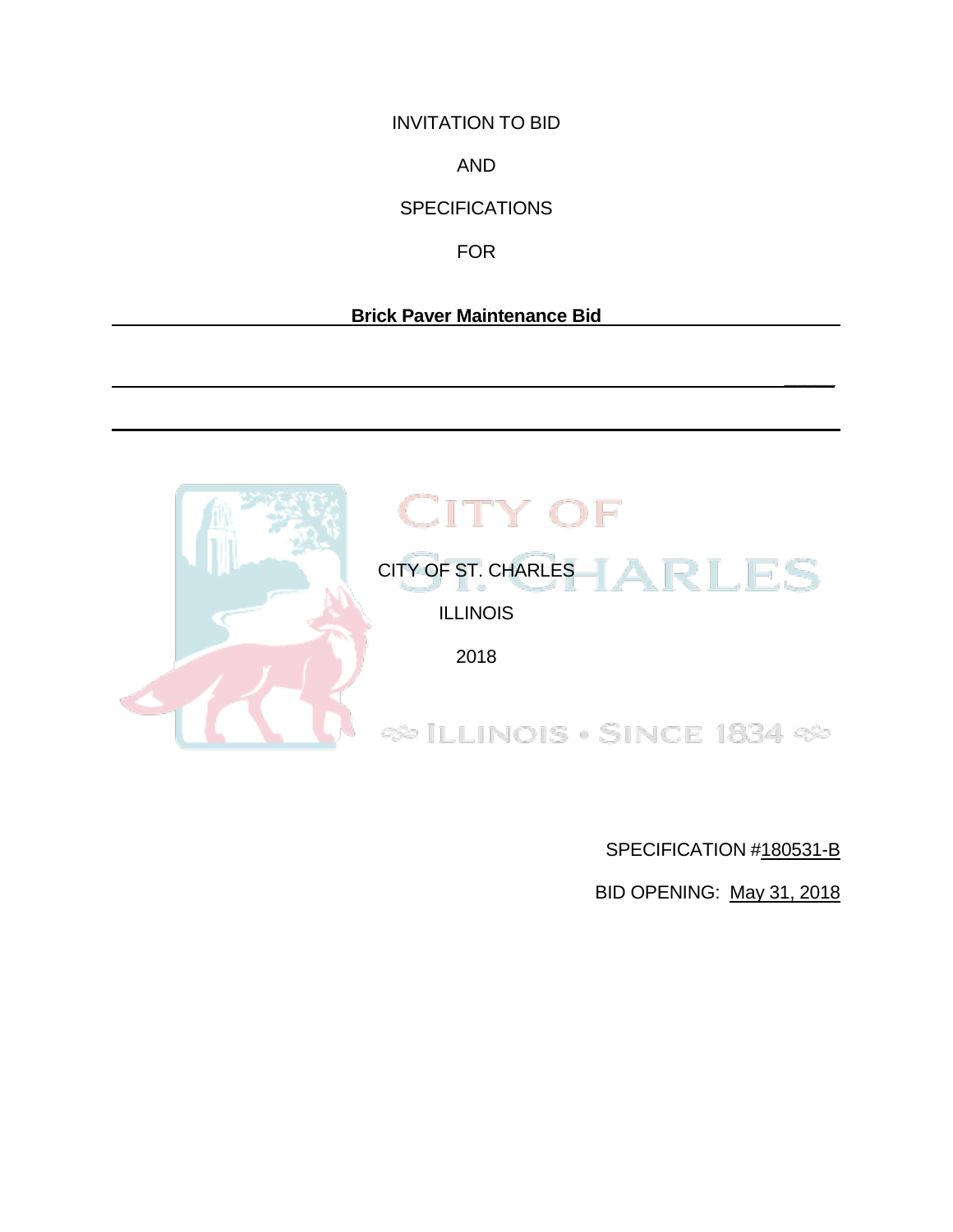# **CONTENTS**

| <b>SECTION</b> | TITLE                         |
|----------------|-------------------------------|
|                | <b>NOTICE TO BIDDERS</b>      |
| Ш.             | <b>INFORMATION TO BIDDERS</b> |
| III.           | <b>SPECIFICATIONS</b>         |
| IV.            | <b>PROPOSAL FORM</b>          |

SPECIFICATION #180531-B

BID OPENING: May 31, 2018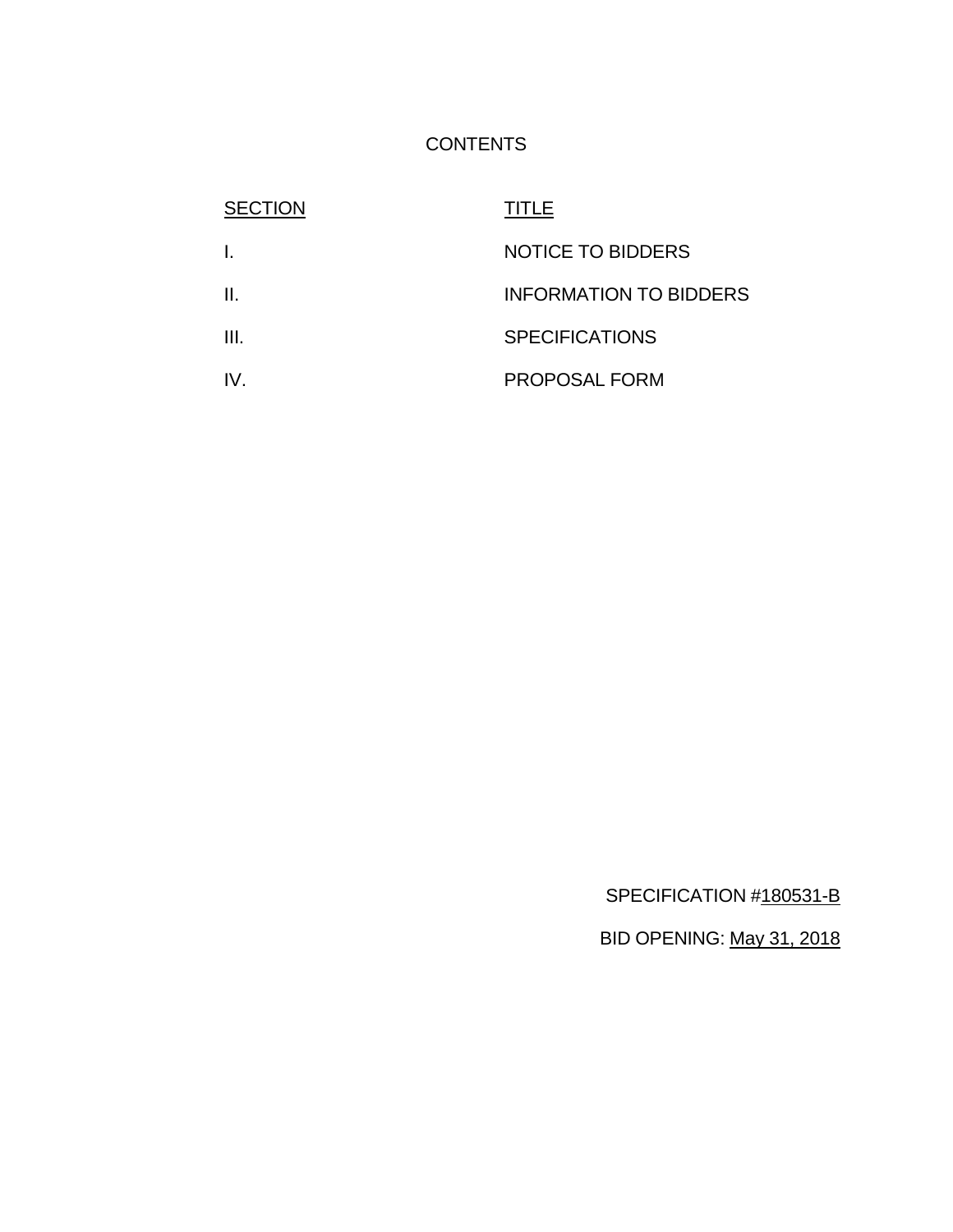## **SECTION 1**

# **NOTICE TO BIDDERS**

Sealed bids will be received at the Office of the Purchasing Manager, Two East Main Street, St. Charles, Illinois, **no later than** 2:30 p.m. on Thursday, May 31, 2018 for the Brick Paver Maintenance Bid.

Bids will be opened publicly and read aloud in the Council Chambers at 2:30 p.m. on Thursday, May 31, 2018.

Bids are available via the City Website, [www.stcharlesil.gov.](http://www.stcharlesil.gov/) Alternatively, specifications and bidder information may be obtained at the Office of the Purchasing Manager, City of St. Charles, 200 Devereaux Way, St. Charles, Illinois.

# **All sealed envelopes must be clearly marked for which bid they pertain to.**

# **CITY OF ST. CHARLES**

Michael Shortall Inventory Control Division Manager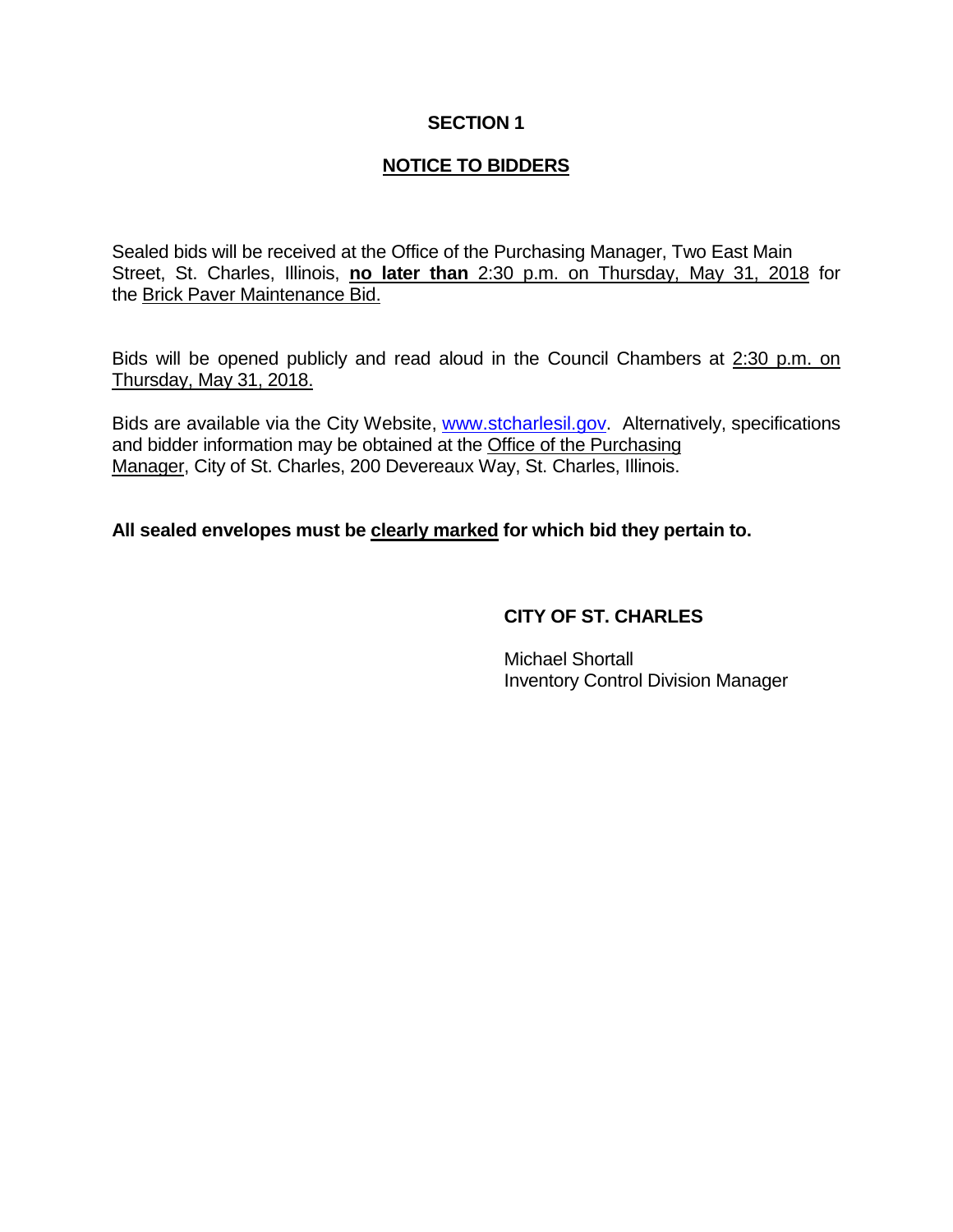#### **SECTION II INFORMATION TO BIDDERS**

#### 1. **GENERAL CONDITIONS:**

- A. Bids shall be submitted in a sealed envelope, inserted in a larger sealed envelope. Both envelopes shall be clearly marked with the word "Bid," and the name of the project or subject of the Bid. (Sec. 2.33.200A of the St. Charles Municipal Code). The outer envelope shall be addressed "Purchasing Manager, City of St. Charles, Two East Main Street, St. Charles, IL 60174 and include the Project Name." Include a return address on both envelopes. Bids received after the specified time and date will be returned unopened. Bids shall be on City of St. Charles Bid form and shall be returned attached to the original specification sheets. Copies are not acceptable. **All Bids submitted are binding for sixty (60) calendar days following the date of the Bid opening.**
- B. All Bid proposals must be signed with the firm name and by an authorized officer or employee of the company. One Bid per Bidder is allowed.
- C. The award of Bids shall be made, after determination of the successful Bidder by the City Council, by issuance of a City purchase order from the City of St. Charles Purchasing Manager and/or the Purchasing Manager's designee to the successful Bidder.
- D. The City of St. Charles reserves the right to waive minor specification deviations and reject any or all Bids, and to accept the Bid, which is in the opinion of the City Council, the lowest conforming Bid from a responsible Bidder as defined by state law and Sec. 2.33.230 of the St. Charles Municipal Code.
- E. All Bids must be Bid on the basis of delivery to the City's Inventory and Purchasing Division, 200 Devereaux Way in St. Charles, IL. The price shall be stated in units and Bids made on each item separately. In case of conflict, the unit price shall govern. The City reserves the right to award the Bid in aggregate or on individual items.
- F. All taxes, storage, handling and delivery costs incurred prior to receipt of the material by the City must be assumed by the successful Bidder.
- G. All taxes, storage, handling and delivery costs incurred prior to receipt of the material by the City must be assumed by the successful Bidder.

The City of St. Charles is exempt from paying Illinois Use Tax, Illinois Retailers Occupation Tax, Federal Excise Tax, and Municipal Retailer's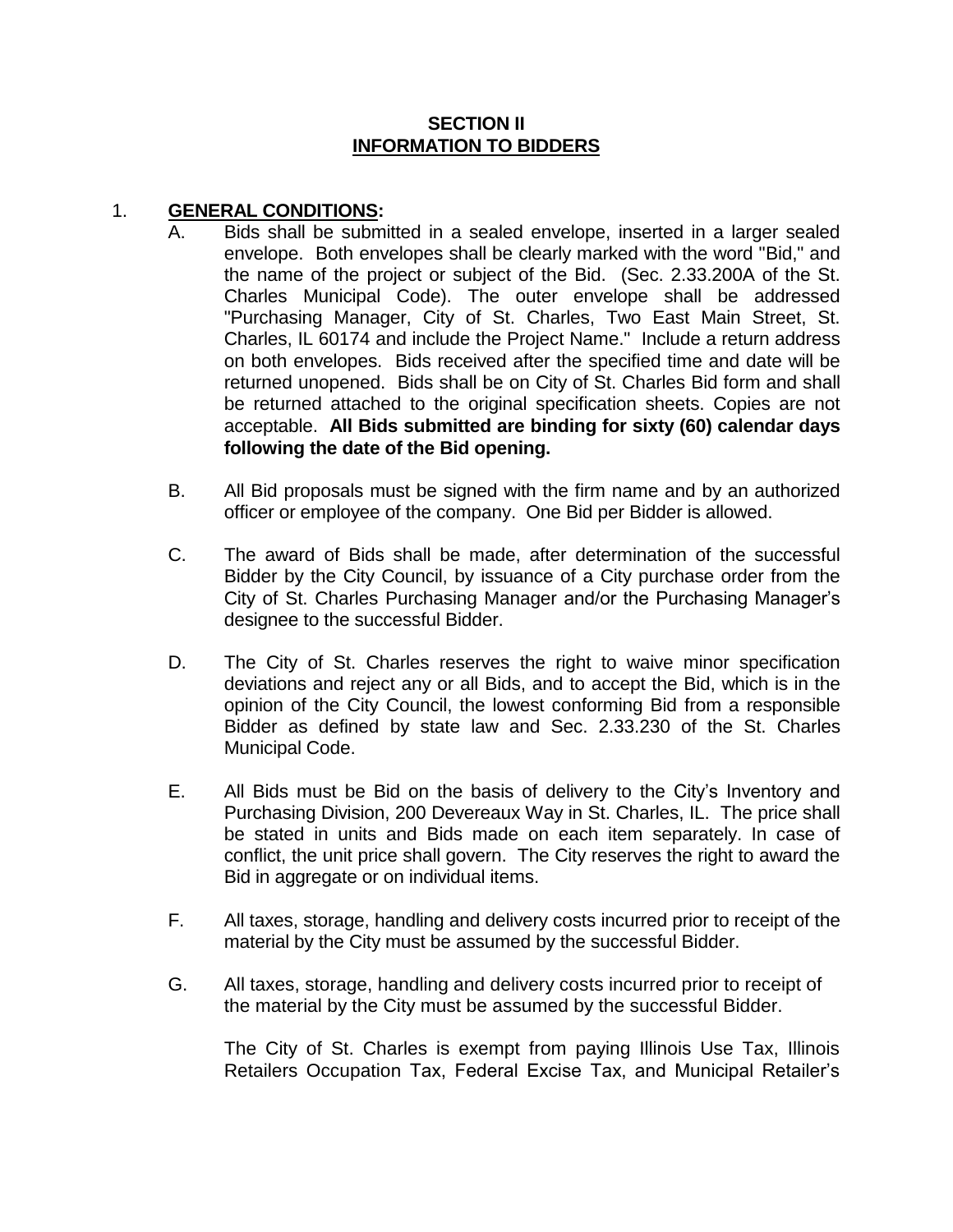Occupation Tax.

The Illinois Department of Revenue tax exempt form can be obtained through the City of St. Charles Office of Purchasing.

The winning Bidder will be required to complete the requested information included on this form. It is the purpose of this document to allow the winning Bidder to purchase items for the Bid project, tax free. It is the intent that the contractor will include the savings into the bid or Bid.

Contractors will be responsible for utilizing this tax exempt form in a legal and responsible way. The contractor must sign a certification that the tax exempt form will be solely used for the purpose stated above. Abuse of the City's tax exempt status to avoid sales tax liability on other contractor purchases shall not be tolerated and may disqualify the contractor from being awarded future City contracts or business.

- H. If applicable, material is to be delivered on a flatbed trailer and ready to be unloaded from the side of the trailer without driving a forklift onto the trailer. Advance notice of 48 hours is required by calling 630-377-4421. Deliveries can be made to the City between the hours of 7:00 a.m. - noon and 12:30 m. - 3:30 p.m.
- I. Each Bidder shall make an accurate statement in the proposal of the smallest number of calendar days in which delivery can be made after placement of the order.
- J. Any firm bidding this/these unit(s) must have a full service shop which includes parts and service mechanics capable of making any adjustments or repairs as may be required. The firm must also have service truck capabilities.
- K. Materials will be paid within 30 days of receipt/acceptance of same and receipt of invoice, or if a discount is allowed and is advantageous to the City, within five (5) days of receipt/acceptance of same and receipt of the invoice. Bids will be evaluated on both thirty (30) day and discount pricing.
- L. Travel time (incl. on-site repairs and/or pick up and delivery) is included within the labor or service warranty.

**REQUIRED\_\_\_\_\_\_\_\_\_\_ x \_\_\_\_\_ NOT REQUIRED\_\_\_\_\_\_\_\_\_\_\_\_\_\_\_** 

# 2. **MATERIALS**: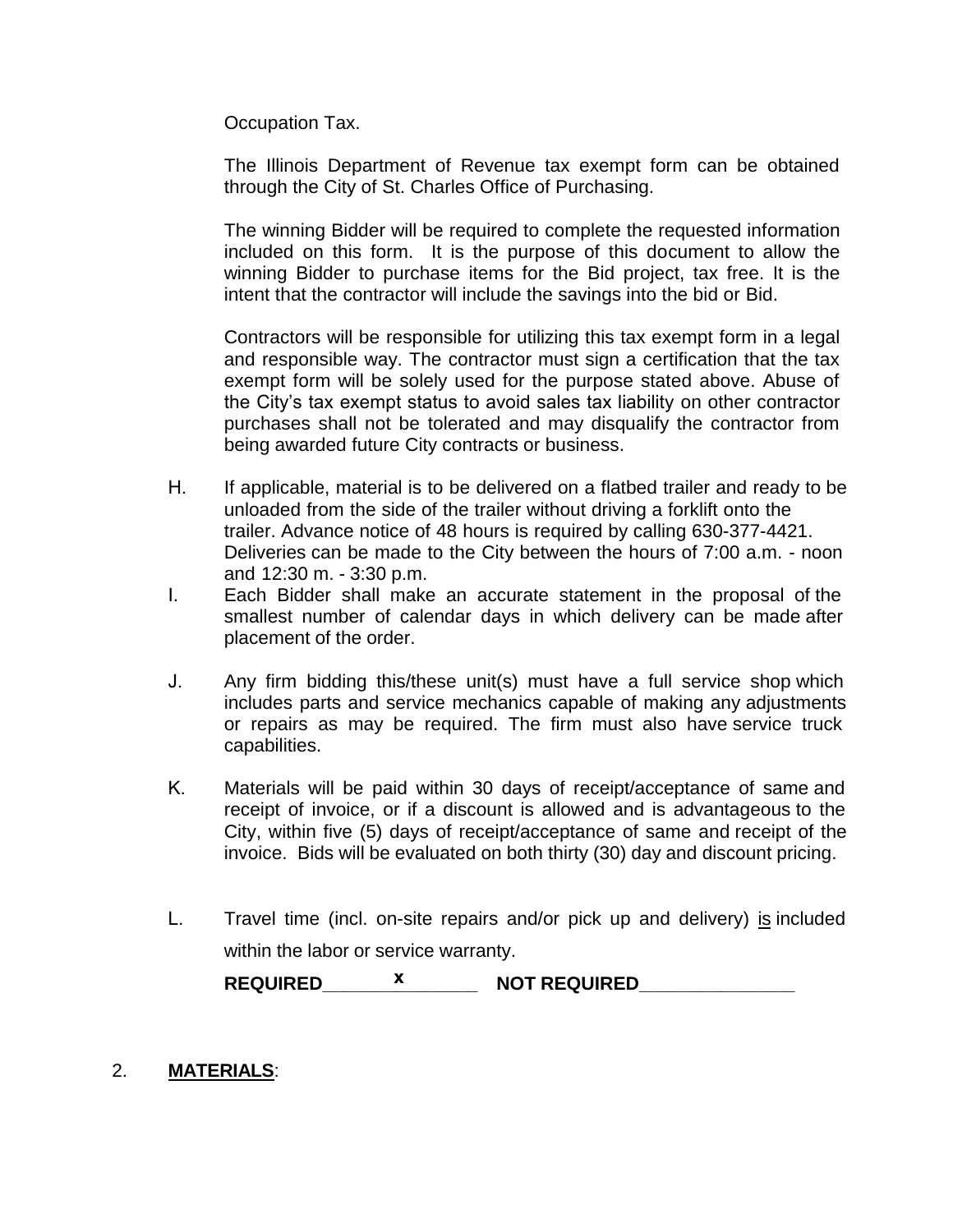Only new, unused, first quality material and/or equipment shall be offered by the Bidder.

## 3. **BID RESULTS:**

Bid results may be available on the City's website, www.stcharlesil.gov, once they are tabulated or approved. In the alternative, the Bidder may supply a selfaddressed, stamped envelope for obtaining Bid results. **NO** Bid results will be given by telephone.

### 4. **ADDENDUM**

Any interpretation of the specifications or other changes may be made available on the City's web page under the "Bid & Proposals" page. It is the responsibility of the Bidder to check periodically with the web page on updates and addendums.

# 5. **BID DEPOSIT**

A 10% Bid deposit (certified check, cashier's check, or bank draft) or Bid bond **is** required to accompany this Bid. Failure to do so will eliminate the Bid. **REQUIRED\_\_\_\_\_\_\_\_\_\_\_\_\_\_\_ NOT REQUIRED\_\_\_\_\_\_\_\_\_\_x\_\_\_\_\_**

# 6. **PERFORMANCE & PAYMENT BONDS**

A performance bond in the amount of 100% of the Bid submitted **is** required within ten (10) calendar days of acceptance of the Bidder's proposal by the City. The performance bond of the successful Bidder shall have a minimum "A" rating as defined in Best's Key Rating Guide, be conditioned on the faithful performance of the requirements of the contract, and shall have as surety a corporate surety authorized to act as such in Illinois. The performance and payment bonds shall cover payment for all labor and material, and insure completion of the project. The Bidder will be responsible for all claims for injuries to persons or damages to property or premises arising out of or in connection with his or her operations prior to the acceptance of the finished work or supplies, and that he or she will promptly make payments to all persons supplying him or her or them with labor or materials in the prosecution of the work provided for in the contract; and shall guarantee to indemnify and save the City and its officers and employees harmless from all costs, damages, and expenses arising out of or by reason of the Bidder's failure to comply and perform the work and complete the contract in accordance with the specifications.

The performance and payment bonds shall be in conformance with the requirements of the Illinois Act in relation to bonds of Bidders entering into contracts for public construction. (Illinois Compiled Statutes Ch. 30, Sec. 550/1, et seq.)

**REQUIRED NOT REQUIRED x**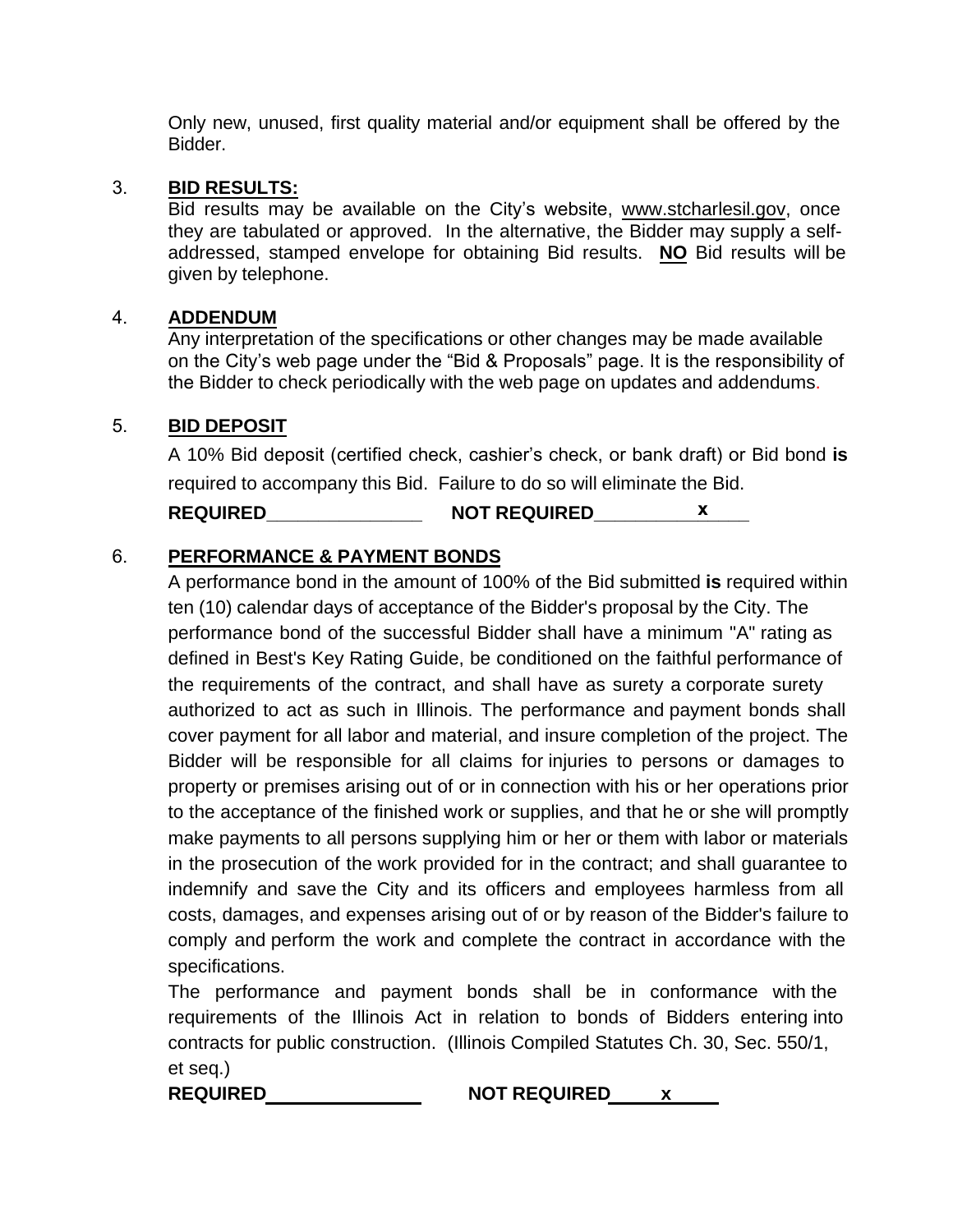# 7. **GENERAL GUARANTY**

The Bidder agrees to (a) hold the City, its agents, and employees harmless from liability of any nature or kind for the use of any copyrighted or un-copyrighted composition, secret process, patented or unpatented, invention, article, or appliance furnished or used in the performance of the contract in which the bidder is not the patentee, assignee, licensee, or owner; (b) protect the City against latent defective material or workmanship and to repair or replace any damages or marring occurring in transit or delivery; (c) pay for all permits, licenses, and fees and give all notices and comply with all laws, ordinances, and rules of the City and State of Illinois; (d) indemnify City against all claims for personal injury, death, and/or property damage arising out of the project.

# 8. **ASSIGNMENT**

Assignment of this contract or any part thereof, or any funds to be received thereunder by the Bidder shall be subject to the approval of the City of St. Charles.

# 9. **DEFAULT**

The contract may be cancelled or annulled by the Purchasing Manager in whole or in part by written or electronic (Email) notice of default to the Bidder upon nonperformance or violation of contract terms. An award may be made to the next lowest Bidder, or articles specified may be purchased on the open market similar to those so terminated. In either event, the defaulting Bidder (or his surety) shall be liable to the City for costs to the City in excess of the defaulted contract prices. The Bidder shall continue the performance of this contract to the extent not terminated under the provisions of this clause. Failure of the Bidder to deliver materials or services within the time stipulated on his or her Bid, unless extended in writing by the purchasing manager, shall constitute contract default.

#### 10. **INSURANCE**

Detailed insurance requirements are included under City of St. Charles Certificate of Insurance Requirements.

The Bidder **shall** secure and maintain in effect at all times, at his or her expense, insurance of the following kinds and limits to cover all locations of the Bidder's operations in connection with work on his or her company's projects, naming the City of St. Charles as an additional insured. The Bidder shall furnish Certificates of Insurance to the City Finance Department Purchasing Office before starting construction or within 10 days after the execution of the contract, whichever date is reached first. All insurance policies shall include a non-cancellation clause provision preventing cancellation without 30 days written prior notice to the City. In case of insurance cancellation, bidder shall obtain a new insurance policy in compliance with this paragraph prior to the effective date of cancellation.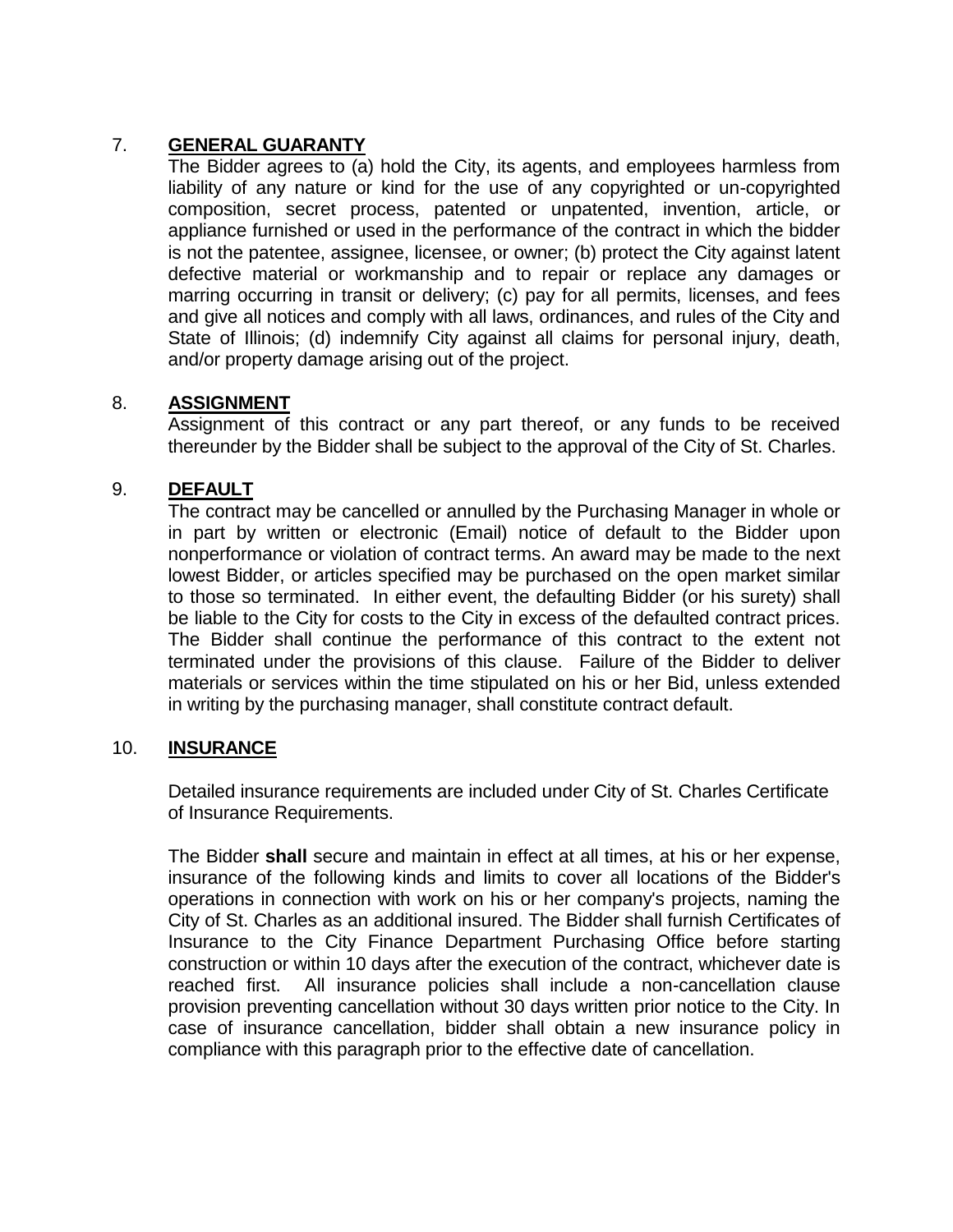Certificates of insurance must be completed on the ACORD 25-S form, with the cancellation clause revised and revisions initialed. An example is enclosed.

# **REQUIRED\_\_\_\_\_\_\_\_\_\_\_\_\_\_\_ NOT REQUIRED\_\_\_\_\_\_\_\_\_\_\_\_\_\_\_ x**

For this specific project, the City of St. Charles is requiring a liability umbrella of \$5,000,000 (aggregate for this project).

**REQUIRED \_\_\_\_\_\_\_\_\_\_\_\_\_\_\_ NOT REQUIRED**  x

#### 11. **CERTIFICATE OF COMPLIANCE**

All Bidders are required to complete the Certificate of Compliance (attached) as per the Illinois Compiled Statutes Ch. 65, Sec. 11-42.1-1, which will be returned with the bid.

#### 12. **HEALTH AND SAFETY ACT**

All work under this contract shall comply with the Occupational Safety and Health Act (OSHA) of 1975, and all other federal, state or local statutes, rules or regulations affecting the work done under the contract.

#### 13. **PREVAILING WAGE RATE**

This contract calls for the construction of a "public work," within the meaning of the Illinois Prevailing Wage Act, 820 ILCS 130/.01 *et seq*. ("the Act"). The Act requires contractors and subcontractors to pay laborers, workers and mechanics performing services on public works projects no less than the current "prevailing rate of wages" (hourly cash wages plus amount for fringe benefits) in the county where the work is performed. The Department publishes the prevailing wage rates on its website at http://labor.illinois.gov/. The Department revises the prevailing wage rates and the contractor/subcontractor has an obligation to check the Department's web site for revisions to prevailing wage rates. For information regarding current prevailing wage rates, please refer to the Illinois Department of Labor's website. All contractors and subcontractors rendering services under this contract must comply with all requirements of the Act, *including but not limited to*, all wage requirements and notice and record keeping duties.

The successful Bidder and each subcontractor shall submit monthly, in person, by mail, or electronically, a certified payroll to the City of St. Charles. The certified payroll shall consist of records of all laborers, mechanics, and other workers employed by them on the project. The records shall include each worker's name, address, telephone number (when available), the last four digits of the worker's social security number, classification or classifications, the hourly wages paid in each period, the number of hours worked each day, and the starting and ending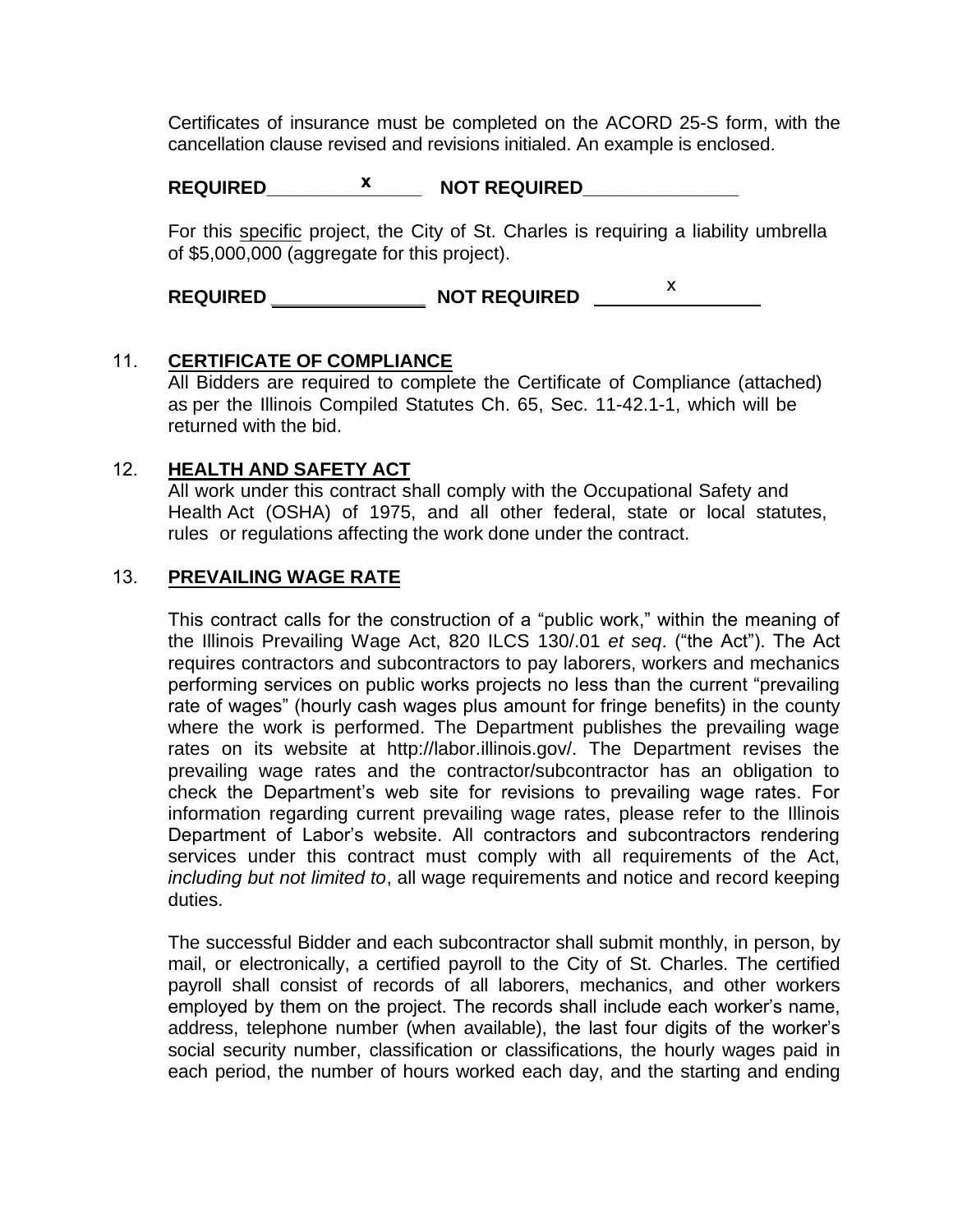times of work each day. The certified payroll shall be accompanied by a statement signed by the bidder or subcontractor which avers that:

- A. Such records are true and accurate;
- B. The hourly rate paid to each worker is not less than the general prevailing rate of hourly wages required; and
- C. The Bidder or subcontractor is aware that filing a certified payroll that he or she knows to be false is a Class B misdemeanor.

The City of St. Charles is required to keep the certification records submitted for a period of not less than five years. Furthermore, these records, except an employee's address, telephone number, and social security number, shall be made available in accordance with the Freedom of Information Act.

# REQUIRED \_\_\_\_\_<sup>X</sup> \_\_\_\_\_\_\_\_\_ NOT REQUIRED \_\_\_\_\_\_\_\_\_ \_\_\_\_

# 14. **EXECUTION OF CONTRACT, INSURANCE, & PERFORMANCE & PAYMENT BONDS**

The successful Bidder, within ten (10) business days after acceptance of the Bidder's offer by the City, shall execute all requested contract documents, supply satisfactory evidence of required insurance, and furnish a satisfactory performance and payment bonds when required by the bid documents. In the event that the Bidder fails to furnish required documents, insurance, and performance and payment bonds within ten (10) business days after acceptance of the Bidder's offer by the City, then the City's acceptance of the offer shall automatically terminate, and the Bid deposit of the bidder shall be retained by the City as reimbursement for administrative costs.

#### 15. **RELEASE OF BID DEPOSITS**

Within a reasonable time after the Bid opening, Bid deposits of all except the three lowest responsible Bidders will be released. The remaining deposits will be released after the successful bidder has executed the contract documents and furnished evidence of the insurance and bonds required by the Bid documents.

# 16. **EQUAL OPPORTUNITY EMPLOYER**

The City of St. Charles is an equal opportunity employer, and all Bidders are required to be equal opportunity bidders as defined by all applicable state and federal laws and regulations.

#### 17. **VETERANS PREFERENCE**

The City of St. Charles, per Illinois Compiled Statutes Ch. 330, par. 55/1-55/3, gives preference to veterans for public works contracts, should a tie Bid arise between local OR non-local Bidders.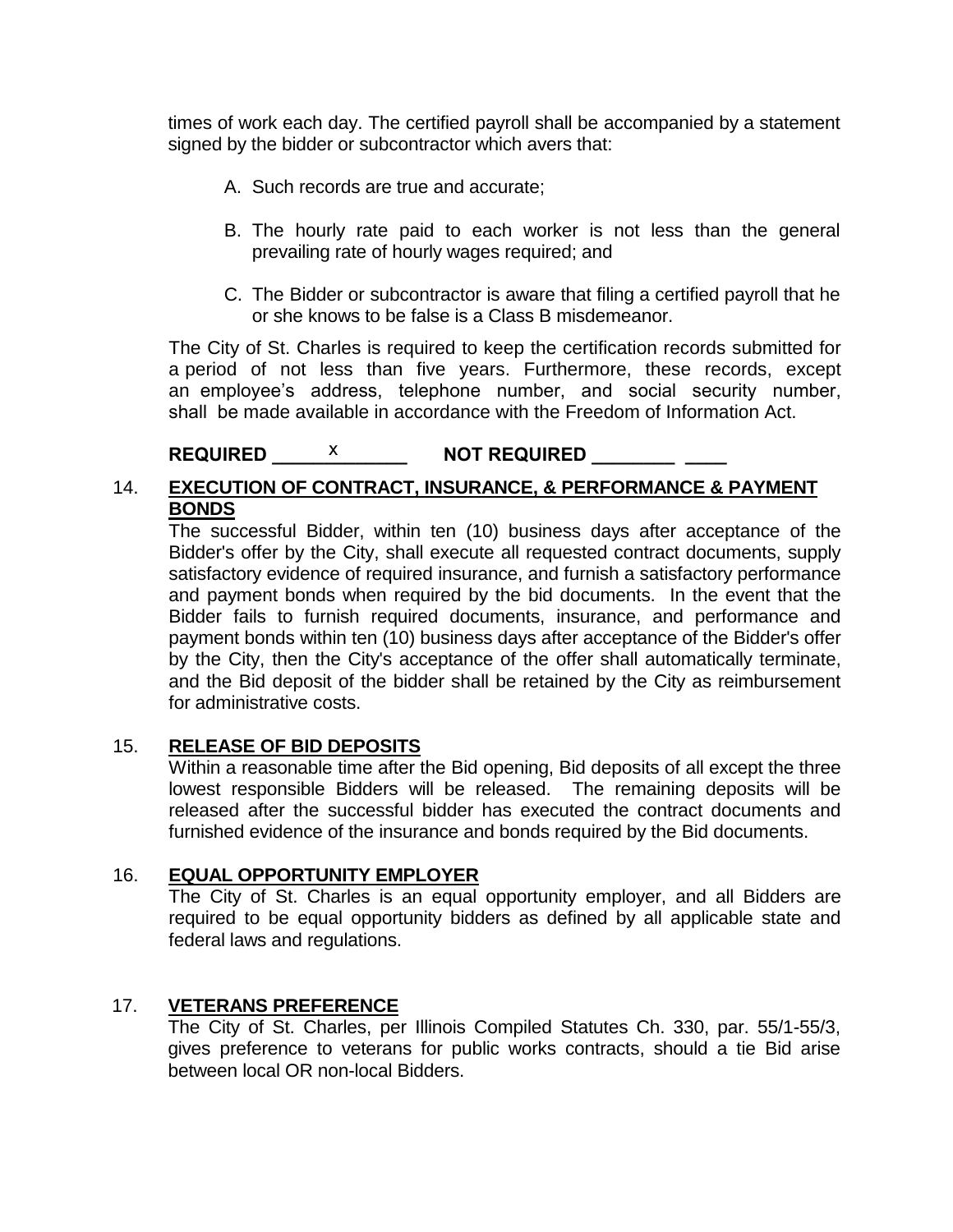### 18. **CERTIFICATE OF NON-DISQUALIFICATION**

All Bidders are required to submit a completed Certificate of Non-Disqualification (attached), as required under Illinois Compiled Statutes, Ch. 720, Sec. 33 E-11.

# 19. **PROVISIONS OF ST. CHARLES MUNICIPAL CODE**

All Bids and contracts shall be in accordance with Title 2, Ch. 2.33 of the City of St. Charles Illinois Municipal code, as from time to time amended, which shall take precedence over and control all aspects of this contract, and which are incorporated herein by reference.

#### 20. **SURVIVAL**

The provisions hereof shall survive and shall not merge with the resulting purchase order or contract awarded to the successful bidder, but shall be additional terms thereof; and the submission of a bid shall be deemed as acceptance of these terms.

#### 21. **CERTIFICATE OF COMPLIANCE WITH SAFETY STANDARDS**

All Bidders are required to submit a completed Certificate of Compliance with Safety Standards (attached).

# 22. **CERTIFICATE OF COMPLIANCE WITH PUBLIC ACT 87-1257 OF THE ILLINOIS HUMAN RIGHTS ACT**

All Bidders are required to submit a completed Certificate of Compliance with Public Act 87-1257 of the Illinois Human Rights Act (attached).

#### 23. **WAIVERS OF MECHANICS LIEN**

- A. With each application for payment, submit waivers of mechanics liens from the Bidder, subcontractors, and suppliers for the construction period covered by the current application. Payment will not be released until the Bidder has supplied the City with the waiver of liens.
	- 1. Submit partial waivers on each item for the amount requested, prior to deduction for retainage, on each item.
	- 2. When an application shows completion of an item, submit final or full waivers.
	- 3. The City reserves the right to designate which entries involved in the work must submit waivers.
	- 4. Waiver Delays: submit each application for payment with the Bidder's waiver of mechanics lien for the period of construction covered by the application.
- A. Initial application for payment: administrative actions and submittals, that must precede or coincide with submittal of the first application for payment, include the following:
	- 1. List of subcontractors.
	- 2. List of principal suppliers and fabricators.
	- 3. Schedule of values.

**REQUIRED\_\_\_\_\_\_\_\_\_\_\_\_\_\_\_ NOT REQUIRED\_\_\_\_\_\_\_\_\_\_\_\_\_\_\_ x**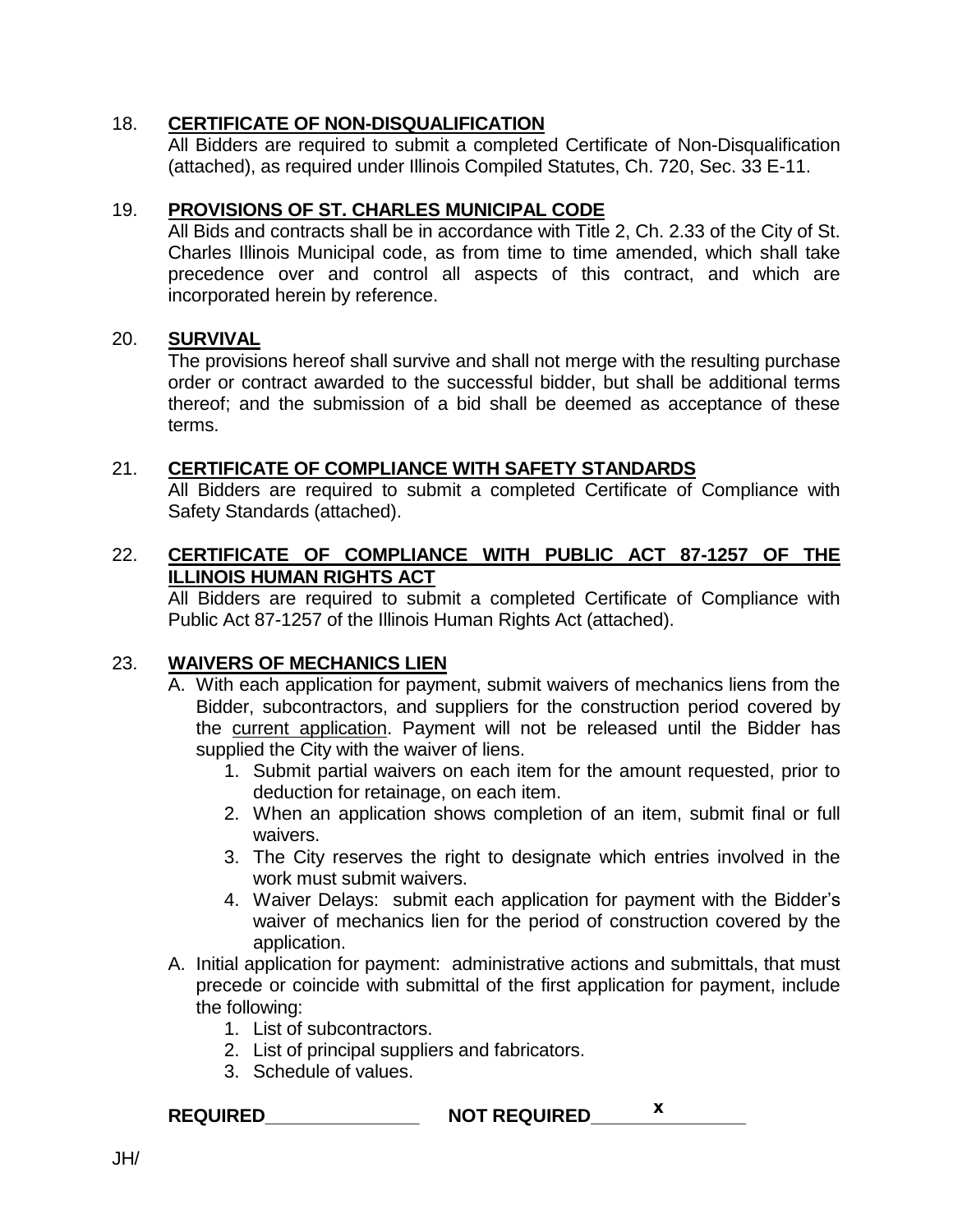# **CERTIFICATE OF COMPLIANCE OF ILLINOIS COMPILED STATUTES, CH. 65, SEC. 11-42.1-1**

The undersigned, upon being first duly sworn, hereby certifies to the City

of St. Charles, Kane and DuPage Counties, Illinois, that

(bidder) is not currently delinquent in the

payment of any tax administered by or owed to the Illinois Department of Revenue, or

otherwise in default upon any such tax as defined under Ch. 65, Sec. 11-42.1-1,

Illinois Compiled Statutes**.**

Name of Bidder

By:

State of **\_\_\_\_\_\_\_\_\_\_\_\_**), ss.

County of **\_\_\_\_\_\_\_\_\_\_\_**)

Subscribed and sworn to before me this **\_\_\_\_\_\_\_\_\_\_\_** day of**\_\_\_\_\_\_\_\_\_\_\_**,**\_\_\_\_\_\_\_\_\_\_\_**.

Notary Public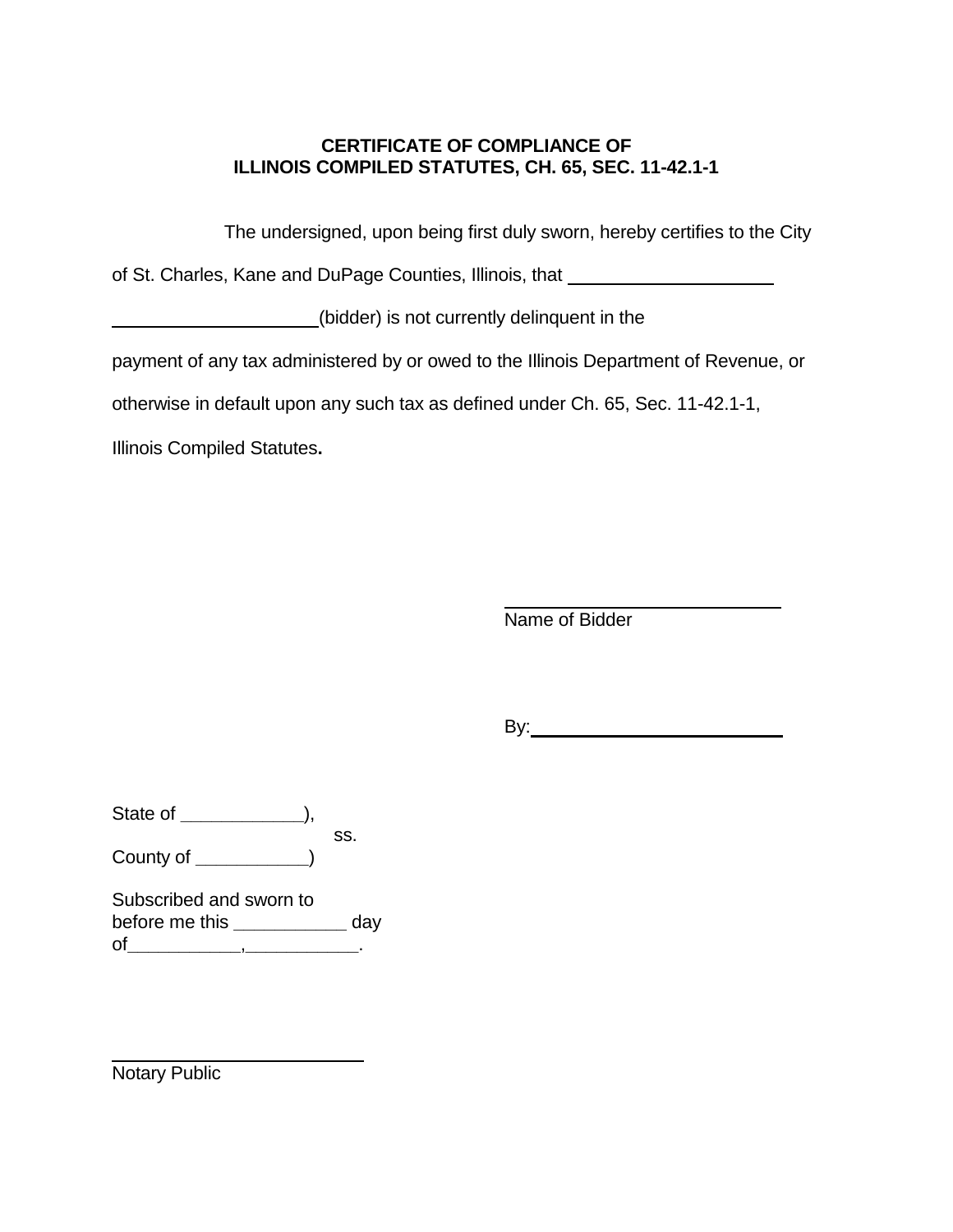# **CERTIFICATE OF NON-DISQUALIFICATION UNDER ILLINOIS COMPILED STATUTES, CH. 720, SEC. 33E-11**

The undersigned, upon being first duly sworn, hereby certifies to the City of St. Charles,

Kane and DuPage Counties, Illinois, that **Commens 2018** 

(Bidder) is not barred from contracting with any

unit of State or local government, as a result of a violation of Ch. 720, Sec. 33E-11 of the

Illinois Compiled Statutes.

Name of Bidder

By: **Example 20** 

State of **\_\_\_\_\_\_\_\_\_\_\_\_**), ss. County of **\_\_\_\_\_\_\_\_\_\_\_**)

Subscribed and sworn to before me this **\_\_\_\_\_\_\_\_\_\_\_** day of**\_\_\_\_\_\_\_\_\_\_\_**,**\_\_\_\_\_\_\_\_\_\_\_**.

Notary Public

**NOTE TO BIDDER: Anyone who makes a false statement, material to this Certification, commits a Class 3 Felony under Illinois Compiled Statutes, Ch. 720, Sec. 33E-11 (b).**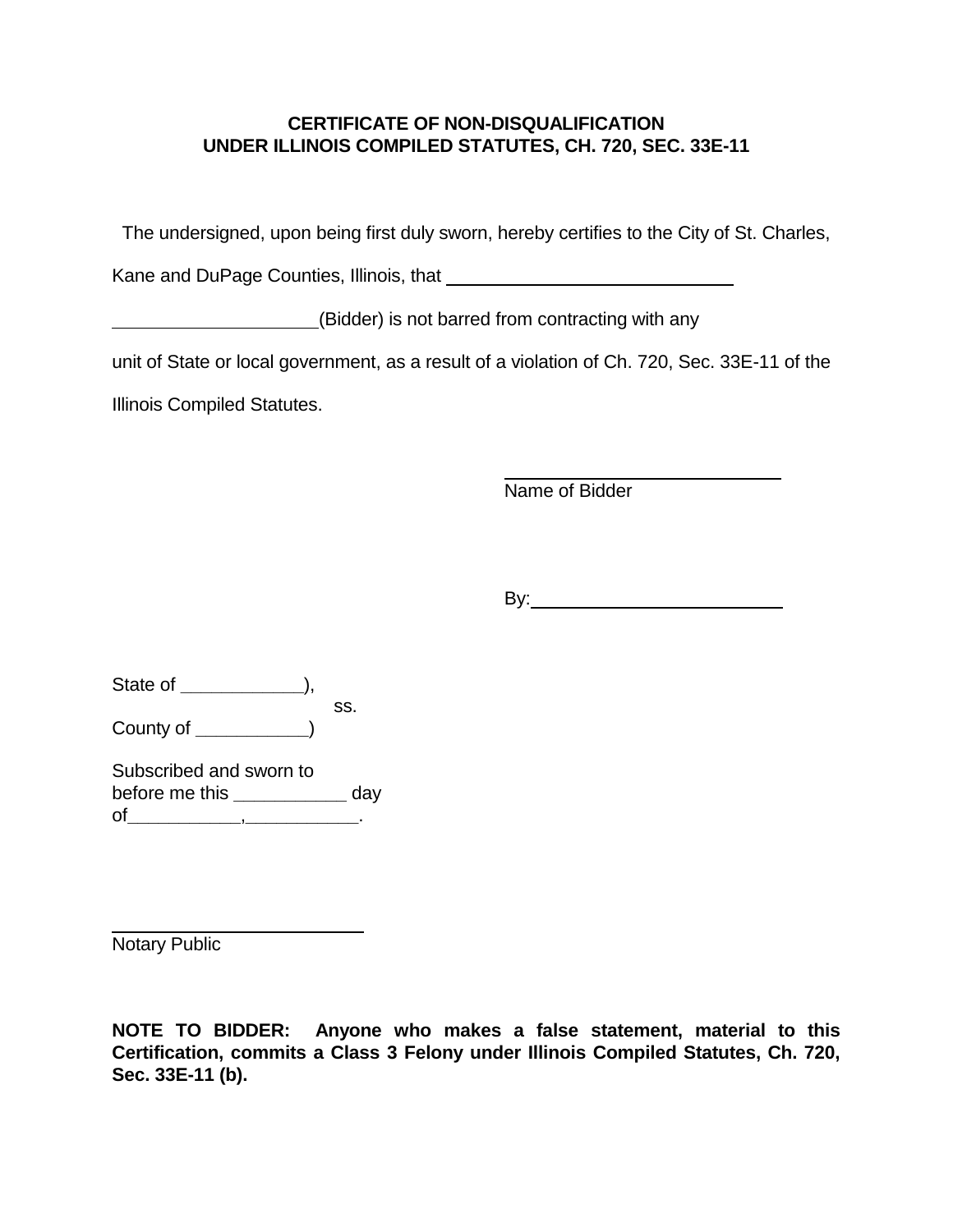# **CERTIFICATE OF COMPLIANCE WITH SAFETY STANDARDS**

The undersigned, upon being first duly sworn, hereby certifies to the City

of St. Charles, Kane and DuPage Counties, Illinois, that

(Bidder) shall comply with all local, state and

federal safety standards.

Name of Bidder

By: **Example 20** 

State of **\_\_\_\_\_\_\_\_\_\_\_\_**), ss.

County of **\_\_\_\_\_\_\_\_\_\_\_**)

Subscribed and sworn to before me this **\_\_\_\_\_\_\_\_\_\_\_** day of**\_\_\_\_\_\_\_\_\_\_\_**,**\_\_\_\_\_\_\_\_\_\_\_**.

Notary Public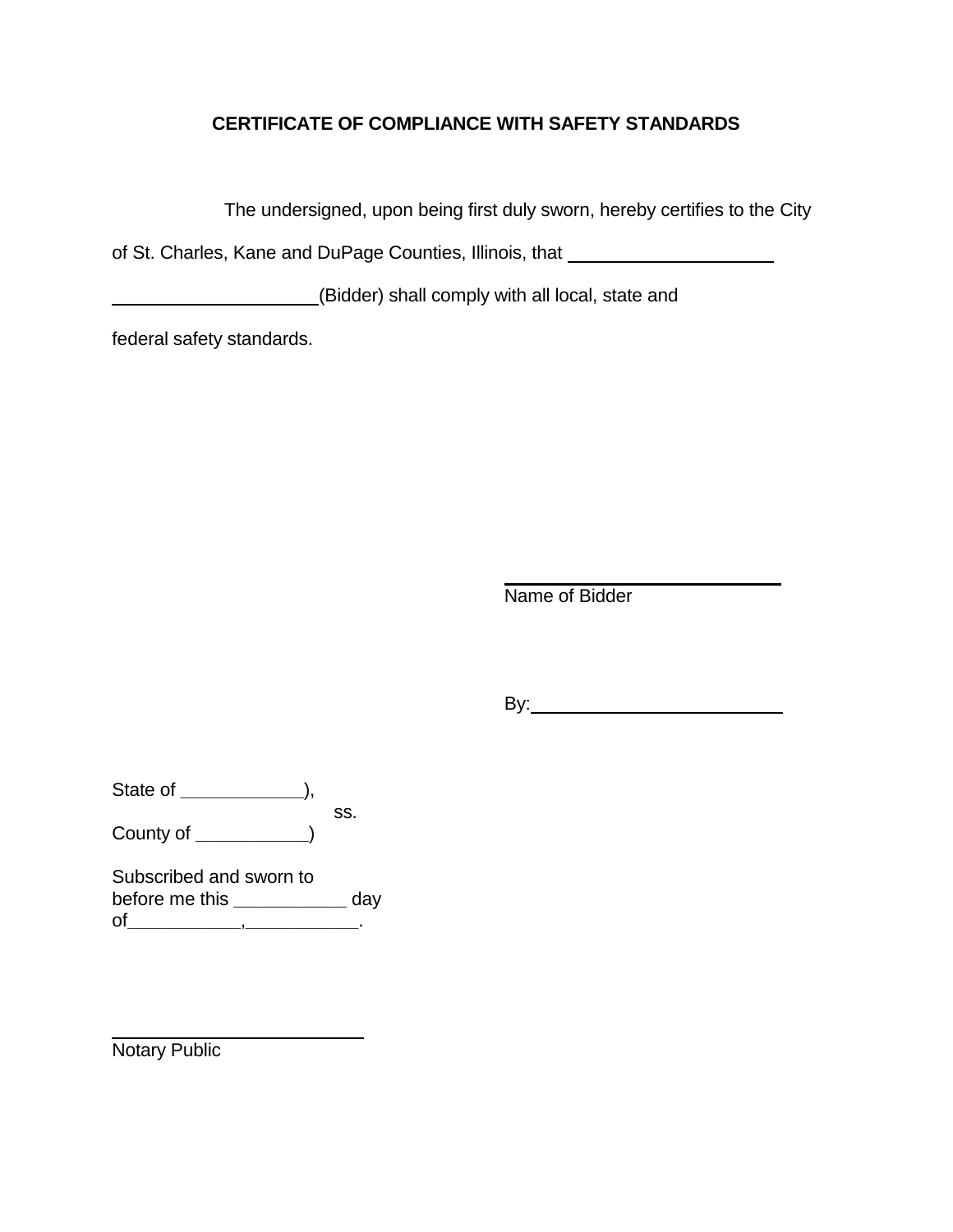# **CERTIFICATE OF COMPLIANCE WITH PUBLIC ACT 87-1257 OF THE ILLINOIS HUMAN RIGHTS ACT**

The undersigned, upon being first duly sworn, hereby certifies to the City of St.

Charles, Kane and DuPage Counties, Illinois, that

(bidder) complies with the Illinois Human Rights Act as

amended by Section 2-105, Public Act 87-1257 in relation to employment and human

rights.

Name of Bidder

By:

State of **\_\_\_\_\_\_\_\_\_\_\_\_**), ss.

County of **\_\_\_\_\_\_\_\_\_\_\_**)

Subscribed and sworn to before me this **\_\_\_\_\_\_\_\_\_\_\_** day of**\_\_\_\_\_\_\_\_\_\_\_**,**\_\_\_\_\_\_\_\_\_\_\_**.

Notary Public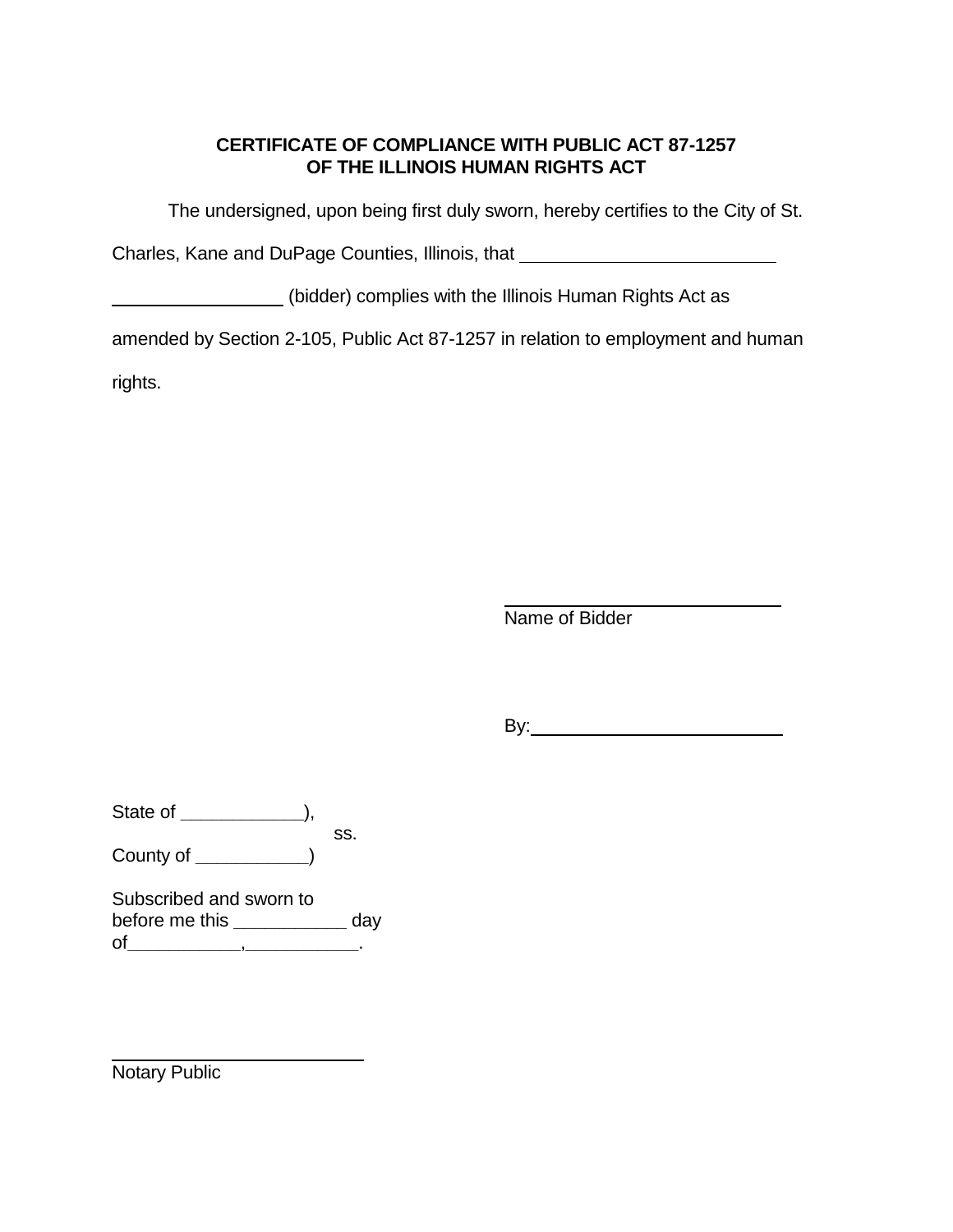#### **CERTIFICATE OF COMPLIANCE WITH PREVAILING WAGE RATE ACT**

The undersigned, upon being first duly sworn, hereby certifies to the City of St. Charles, Kane and DuPage Counties, Illinois, that all work under this contract shall comply with the Illinois Prevailing Wage Act, 820 ILCS 130/.01, et. seq, (the "Act") and current City ordinance, to the extent required by law. Contractors shall submit monthly certified payroll records to the City.

Name of Contractor

By:

State of **\_\_\_\_\_\_\_\_\_\_\_\_**), ss. County of **\_\_\_\_\_\_\_\_\_\_\_**) Subscribed and sworn to before me this **\_\_\_\_\_\_\_\_\_\_\_** day of**\_\_\_\_\_\_\_\_\_\_\_**,**\_\_\_\_\_\_\_\_\_\_\_**.

Notary Public

/cjb Bidders Section II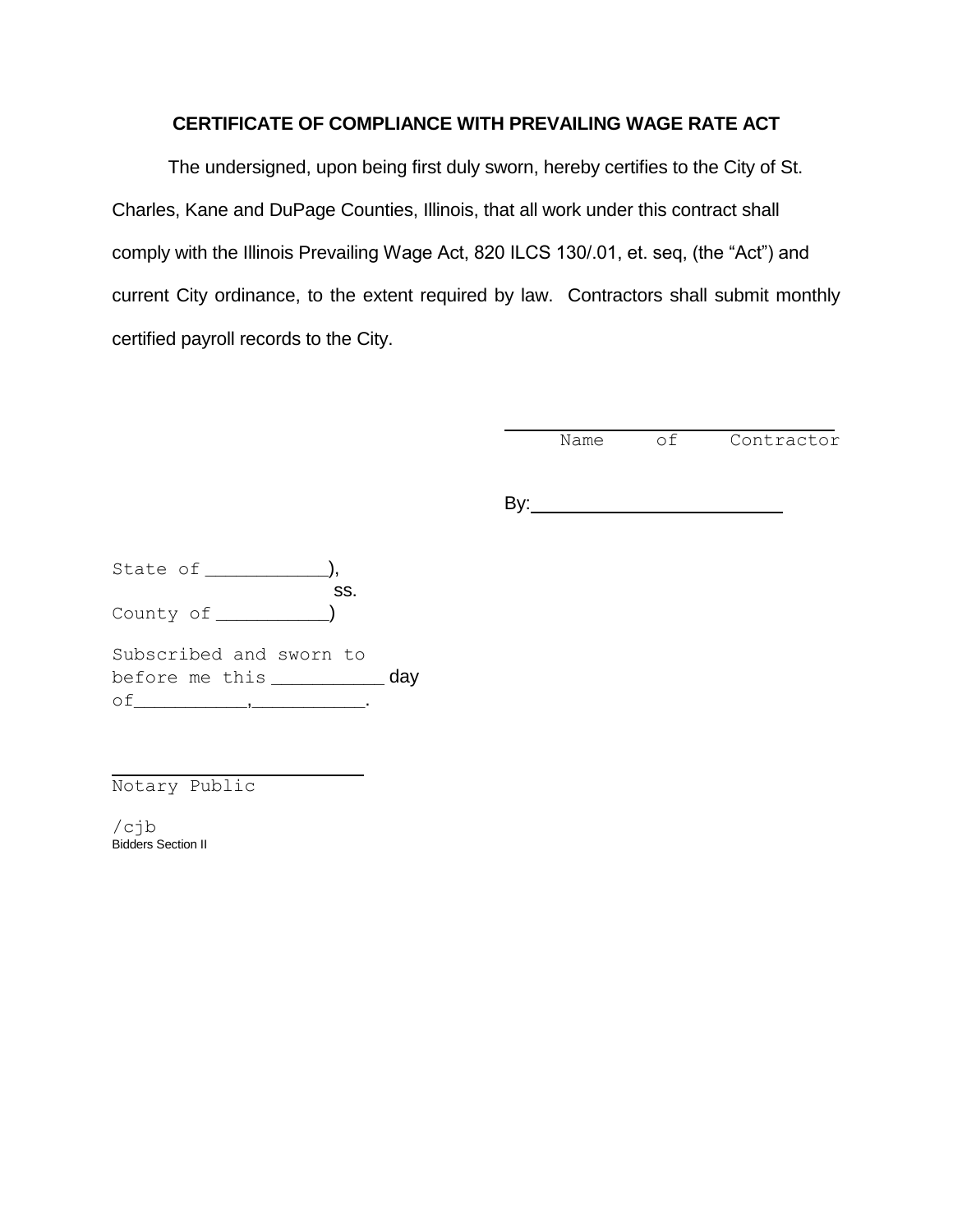# **CERTIFICATE OF COMPLIANCE WITH SALES TAX FORM**

The undersigned, upon being first duly sworn, hereby certifies to the City

of St. Charles, Kane and DuPage Counties, Illinois, that

(Bidder) shall comply with General Conditions, Paragraph 1.G.

and the Illinois Department of Revenue tax exempt form.

Name of Bidder

By: when the same state of the state of the state of the state of the state of the state of the state of the state of the state of the state of the state of the state of the state of the state of the state of the state of

State of **\_\_\_\_\_\_\_\_\_\_\_\_**), ss. County of **\_\_\_\_\_\_\_\_\_\_\_**)

Subscribed and sworn to before me this **\_\_\_\_\_\_\_\_\_\_\_** day of**\_\_\_\_\_\_\_\_\_\_\_**,**\_\_\_\_\_\_\_\_\_\_\_**.

Notary Public

JH: Bidders Section II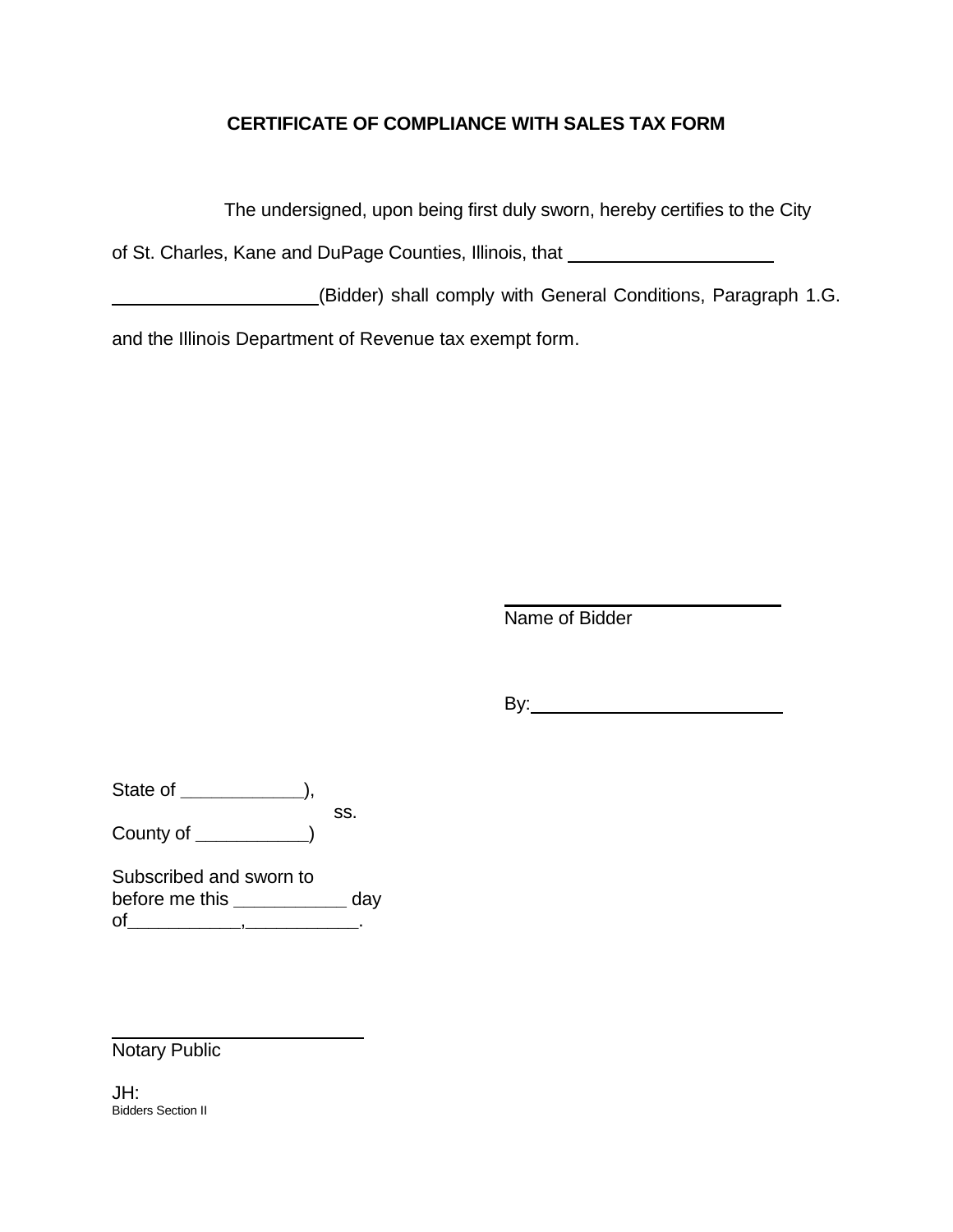

# City of St. Charles Certificate of Insurance Requirements

The Vendor/Contractor shall be required to carry and evidence insurance coverage with a standard Acord Certificate of Insurance with minimum limits applicable. Sample attached.

1. Minimum Insurance Requirements and Limits

| Coverage                                                                                |             | Limits                        |
|-----------------------------------------------------------------------------------------|-------------|-------------------------------|
| A. Automobile Liability                                                                 | \$1,000,000 | Combined single limit         |
| B. Commercial General Liability                                                         | \$1,000,000 | Per occurrence                |
|                                                                                         |             | \$2,000,000 General aggregate |
| Commercial General Liability policies must include Blanket Contractual coverage and Bro |             |                               |

All Commercial General Liability policies must include Blanket Contractual coverage and Broad Form Vendors' Liability coverage.

| C. Workers' Compensation                  | \$500,000   | Per accident        |
|-------------------------------------------|-------------|---------------------|
| (Employers' Liability)                    | \$500,000   | Disease limit       |
|                                           | \$500,000   | <b>Each Disease</b> |
| D Umbrella Liability                      | \$5,000,000 | Limit               |
| E. Cyber (If Applicable)                  | \$1,000,000 | Limit               |
| F. Professional Liability (If Applicable) | \$1,000,000 | Limit               |

2. Cancellation or Alteration

Should any of the above described policies be cancelled before the expiration date thereof, notice will be delivered in accordance with the policy provisions.

3. Workers' Compensation and General Liability Waiver of Subrogation in favor of the City from their carrier.

# 4. Insurance Certificates

- A. Must be submitted ten (10) days prior to any work being performed to allow review of certificates.
- B. Certificates not meeting requirements must be revised and resubmitted within fifteen (15) days or the subcontractor will not be allowed on the jobsite.

5. Additional Insured and Broad Form Vendors' Liability in favor of the City.

The City must be named as an Additional Insured with the following wording appearing on the Certificate of Insurance: "The City of St. Charles and any official, trustee, director, officer, or employee of the City (plus any holder or mortgage as designated by the City), shall be named as an Additional Insured for the Commercial General Liability as respects any and all projects for any work being performed. This coverage will apply on a primary and noncontributory basis."

6. Minimum Insurance Carrier

All contractors, manufacturers/distributors, and suppliers' insurance carriers must comply with the minimum A.M Best rating of A-VI for all insurance carriers.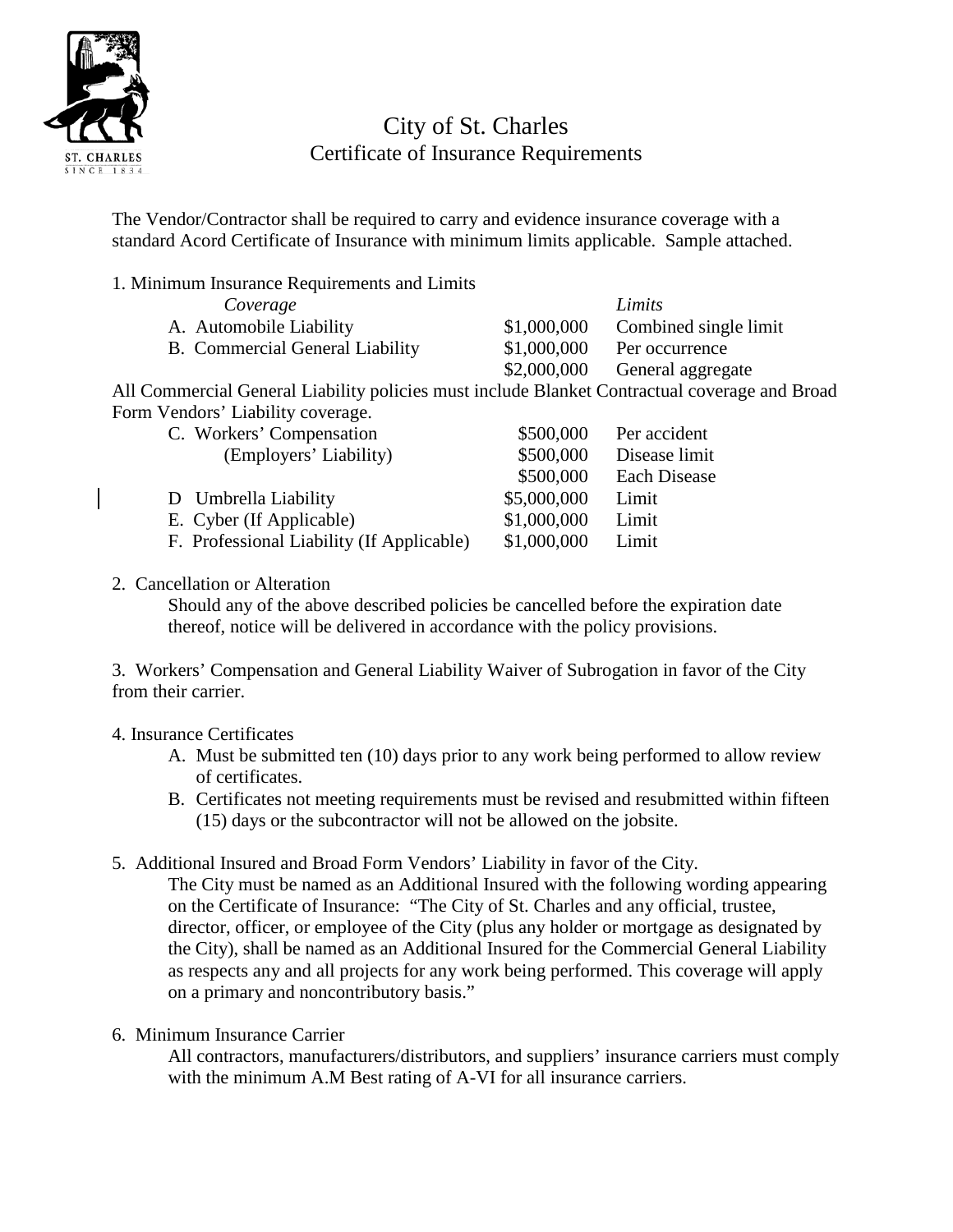| <i><b>ACORD</b></i><br><b>CERTIFICATE OF LIABILITY INSURANCE</b>                                                                                                                                                                                                                                                                                                                                                                                                                                                                                              |                              |                            | DATE (MM/DD/YYYY)                            |                                   |                                   |                                                                                                                                                                      |                              |                    |
|---------------------------------------------------------------------------------------------------------------------------------------------------------------------------------------------------------------------------------------------------------------------------------------------------------------------------------------------------------------------------------------------------------------------------------------------------------------------------------------------------------------------------------------------------------------|------------------------------|----------------------------|----------------------------------------------|-----------------------------------|-----------------------------------|----------------------------------------------------------------------------------------------------------------------------------------------------------------------|------------------------------|--------------------|
| THIS CERTIFICATE IS ISSUED AS A MATTER OF INFORMATION ONLY AND CONFERS NO RIGHTS UPON THE CERTIFICATE HOLDER. THIS<br>CERTIFICATE DOES NOT AFFIRMATIVELY OR NEGATIVELY AMEND, EXTEND OR ALTER THE COVERAGE AFFORDED BY THE POLICIES<br>BELOW. THIS CERTIFICATE OF INSURANCE DOES NOT CONSTITUTE A CONTRACT BETWEEN THE ISSUING INSURER(S), AUTHORIZED<br>REPRESENTATIVE OR PRODUCER, AND THE CERTIFICATE HOLDER.                                                                                                                                              |                              |                            |                                              |                                   |                                   |                                                                                                                                                                      |                              |                    |
| IMPORTANT: If the certificate holder is an ADDITIONAL INSURED, the policy(ies) must have ADDITIONAL INSURED provisions or be endorsed.<br>If SUBROGATION IS WAIVED, subject to the terms and conditions of the policy, certain policies may require an endorsement. A statement on<br>this certificate does not confer rights to the certificate holder in lieu of such endorsement(s).                                                                                                                                                                       |                              |                            |                                              |                                   |                                   |                                                                                                                                                                      |                              |                    |
| <b>PRODUCER</b><br>Assurance Agency, Ltd.                                                                                                                                                                                                                                                                                                                                                                                                                                                                                                                     |                              |                            | <b>CONTACT</b><br>NAME:                      |                                   |                                   |                                                                                                                                                                      |                              |                    |
| One Century Centre                                                                                                                                                                                                                                                                                                                                                                                                                                                                                                                                            |                              |                            | <b>PHONE</b><br>$(A/C, No, Ext)$ :<br>E-MAIL |                                   |                                   | <b>FAX</b><br>(A/C, No):                                                                                                                                             |                              |                    |
| 1750 E. Golf Road                                                                                                                                                                                                                                                                                                                                                                                                                                                                                                                                             |                              |                            | <b>ADDRESS:</b>                              |                                   |                                   |                                                                                                                                                                      |                              |                    |
| Schaumburg, IL 60173                                                                                                                                                                                                                                                                                                                                                                                                                                                                                                                                          |                              |                            | <b>INSURER A:</b>                            |                                   |                                   | <b>INSURER(S) AFFORDING COVERAGE</b>                                                                                                                                 |                              | <b>NAIC#</b>       |
| <b>INSURED</b>                                                                                                                                                                                                                                                                                                                                                                                                                                                                                                                                                |                              |                            | <b>INSURER B:</b>                            |                                   |                                   |                                                                                                                                                                      |                              |                    |
| <b>SAMPLE</b>                                                                                                                                                                                                                                                                                                                                                                                                                                                                                                                                                 |                              |                            | <b>INSURER C:</b>                            |                                   |                                   |                                                                                                                                                                      |                              |                    |
|                                                                                                                                                                                                                                                                                                                                                                                                                                                                                                                                                               |                              |                            | <b>INSURER D:</b>                            |                                   |                                   |                                                                                                                                                                      |                              |                    |
|                                                                                                                                                                                                                                                                                                                                                                                                                                                                                                                                                               |                              |                            | <b>INSURER E:</b>                            |                                   |                                   |                                                                                                                                                                      |                              |                    |
| <b>COVERAGES</b>                                                                                                                                                                                                                                                                                                                                                                                                                                                                                                                                              |                              | <b>CERTIFICATE NUMBER:</b> | <b>INSURER F:</b>                            |                                   |                                   | <b>REVISION NUMBER:</b>                                                                                                                                              |                              |                    |
| THIS IS TO CERTIFY THAT THE POLICIES OF INSURANCE LISTED BELOW HAVE BEEN ISSUED TO THE INSURED NAMED ABOVE FOR THE POLICY PERIOD                                                                                                                                                                                                                                                                                                                                                                                                                              |                              |                            |                                              |                                   |                                   |                                                                                                                                                                      |                              |                    |
| INDICATED. NOTWITHSTANDING ANY REQUIREMENT, TERM OR CONDITION OF ANY CONTRACT OR OTHER DOCUMENT WITH RESPECT TO WHICH THIS<br>CERTIFICATE MAY BE ISSUED OR MAY PERTAIN, THE INSURANCE AFFORDED BY THE POLICIES DESCRIBED HEREIN IS SUBJECT TO ALL THE TERMS,<br>EXCLUSIONS AND CONDITIONS OF SUCH POLICIES. LIMITS SHOWN MAY HAVE BEEN REDUCED BY PAID CLAIMS.                                                                                                                                                                                                |                              |                            |                                              |                                   |                                   |                                                                                                                                                                      |                              |                    |
| <b>INSR</b><br><b>TYPE OF INSURANCE</b><br>LTR                                                                                                                                                                                                                                                                                                                                                                                                                                                                                                                | <b>ADDL SUBR</b><br>INSD WVD | <b>POLICY NUMBER</b>       |                                              | <b>POLICY EFF</b><br>(MM/DD/YYYY) | <b>POLICY EXP</b><br>(MM/DD/YYYY) |                                                                                                                                                                      | <b>LIMITS</b>                |                    |
| <b>COMMERCIAL GENERAL LIABILITY</b><br>X                                                                                                                                                                                                                                                                                                                                                                                                                                                                                                                      |                              |                            |                                              |                                   |                                   | EACH OCCURRENCE<br>DAMAGE TO RENTED                                                                                                                                  | $\mathbb{S}$                 | 1,000,000          |
| CLAIMS-MADE<br><b>OCCUR</b>                                                                                                                                                                                                                                                                                                                                                                                                                                                                                                                                   |                              |                            |                                              |                                   |                                   | PREMISES (Ea occurrence)                                                                                                                                             | $\mathbb{S}$                 | 50,000<br>5,000    |
|                                                                                                                                                                                                                                                                                                                                                                                                                                                                                                                                                               |                              |                            |                                              |                                   |                                   | MED EXP (Any one person)<br>PERSONAL & ADV INJURY                                                                                                                    | $\mathbb{S}$<br>\$           | 1,000,000          |
| GEN'L AGGREGATE LIMIT APPLIES PER:                                                                                                                                                                                                                                                                                                                                                                                                                                                                                                                            |                              |                            |                                              |                                   |                                   | <b>GENERAL AGGREGATE</b>                                                                                                                                             | \$                           | 2,000,000          |
| PRO-<br>JECT<br><b>POLICY</b><br>LOC<br>OTHER:                                                                                                                                                                                                                                                                                                                                                                                                                                                                                                                |                              |                            |                                              |                                   |                                   | PRODUCTS - COMP/OP AGG                                                                                                                                               | $\mathbb{S}$<br>$\mathbb{S}$ | 2,000,000          |
| <b>AUTOMOBILE LIABILITY</b>                                                                                                                                                                                                                                                                                                                                                                                                                                                                                                                                   |                              |                            |                                              |                                   |                                   | <b>COMBINED SINGLE LIMIT</b><br>(Ea accident)                                                                                                                        | \$                           | 1,000,000          |
| ANY AUTO<br>x                                                                                                                                                                                                                                                                                                                                                                                                                                                                                                                                                 |                              |                            |                                              |                                   |                                   | BODILY INJURY (Per person)                                                                                                                                           | \$                           |                    |
| OWNED<br><b>SCHEDULED</b><br><b>AUTOS ONLY</b><br><b>AUTOS</b><br>NON-OWNED<br>HIRED                                                                                                                                                                                                                                                                                                                                                                                                                                                                          |                              |                            |                                              |                                   |                                   | BODILY INJURY (Per accident)<br>PROPERTY DAMAGE                                                                                                                      | S.                           |                    |
| x<br>x<br><b>AUTOS ONLY</b><br><b>AUTOS ONLY</b>                                                                                                                                                                                                                                                                                                                                                                                                                                                                                                              |                              |                            |                                              |                                   |                                   | (Per accident)                                                                                                                                                       | $\mathbb{S}$<br>$\mathbb{S}$ |                    |
| <b>UMBRELLA LIAB</b><br><b>OCCUR</b>                                                                                                                                                                                                                                                                                                                                                                                                                                                                                                                          |                              |                            |                                              |                                   |                                   | EACH OCCURRENCE                                                                                                                                                      | \$                           | 5,000,000          |
| <b>EXCESS LIAB</b><br><b>CLAIMS-MADE</b>                                                                                                                                                                                                                                                                                                                                                                                                                                                                                                                      |                              |                            |                                              |                                   |                                   | <b>AGGREGATE</b>                                                                                                                                                     | \$                           | 5,000,000          |
| DED<br>RETENTION \$                                                                                                                                                                                                                                                                                                                                                                                                                                                                                                                                           |                              |                            |                                              |                                   |                                   |                                                                                                                                                                      | \$                           |                    |
| <b>WORKERS COMPENSATION</b><br>AND EMPLOYERS' LIABILITY<br>Y / N                                                                                                                                                                                                                                                                                                                                                                                                                                                                                              |                              |                            |                                              |                                   |                                   | PER<br>STATUTE<br>OTH-<br>ER                                                                                                                                         |                              |                    |
| ANYPROPRIETOR/PARTNER/EXECUTIVE<br>OFFICER/MEMBER EXCLUDED?                                                                                                                                                                                                                                                                                                                                                                                                                                                                                                   | N/A                          |                            |                                              |                                   |                                   | E.L. EACH ACCIDENT                                                                                                                                                   |                              | 500,000<br>500,000 |
| (Mandatory in NH)<br>If yes, describe under                                                                                                                                                                                                                                                                                                                                                                                                                                                                                                                   |                              |                            |                                              |                                   |                                   | E.L. DISEASE - EA EMPLOYEE   \$<br>E.L. DISEASE - POLICY LIMIT                                                                                                       | S.                           | 500,000            |
| DÉSCRIPTION OF OPERATIONS below<br>CYBER (When Applicable)                                                                                                                                                                                                                                                                                                                                                                                                                                                                                                    |                              |                            |                                              |                                   |                                   |                                                                                                                                                                      | \$                           | 1,000,000          |
| PROFESSIONAL LIABILITY                                                                                                                                                                                                                                                                                                                                                                                                                                                                                                                                        |                              |                            |                                              |                                   |                                   |                                                                                                                                                                      | \$                           | 1,000,000          |
| (When Applicable)                                                                                                                                                                                                                                                                                                                                                                                                                                                                                                                                             |                              |                            |                                              |                                   |                                   |                                                                                                                                                                      |                              |                    |
| DESCRIPTION OF OPERATIONS / LOCATIONS / VEHICLES (ACORD 101, Additional Remarks Schedule, may be attached if more space is required)<br>City of St. Charles and any official, trustee, director, officer or employee of the City (plus any holder or<br>mortgage as designated by tthe City) as to any and all projects, is added as Additional Insured, when<br>required by written contract, on the General Liability on a primary and non-contributory basis with respect<br>to operations performed by the Named Insured in connection with this project. |                              |                            |                                              |                                   |                                   |                                                                                                                                                                      |                              |                    |
| <b>CERTIFICATE HOLDER</b>                                                                                                                                                                                                                                                                                                                                                                                                                                                                                                                                     |                              |                            |                                              | <b>CANCELLATION</b>               |                                   |                                                                                                                                                                      |                              |                    |
| City of St. Charles<br>2 E. Main St.<br>St. Charles, IL 60174                                                                                                                                                                                                                                                                                                                                                                                                                                                                                                 |                              |                            |                                              |                                   |                                   | SHOULD ANY OF THE ABOVE DESCRIBED POLICIES BE CANCELLED BEFORE<br>THE EXPIRATION DATE THEREOF, NOTICE WILL BE DELIVERED IN<br>ACCORDANCE WITH THE POLICY PROVISIONS. |                              |                    |
|                                                                                                                                                                                                                                                                                                                                                                                                                                                                                                                                                               |                              |                            |                                              | <b>AUTHORIZED REPRESENTATIVE</b>  |                                   |                                                                                                                                                                      |                              |                    |
|                                                                                                                                                                                                                                                                                                                                                                                                                                                                                                                                                               |                              |                            |                                              |                                   |                                   | © 1988-2015 ACORD CORPORATION. All rights reserved.                                                                                                                  |                              |                    |
|                                                                                                                                                                                                                                                                                                                                                                                                                                                                                                                                                               |                              |                            |                                              |                                   |                                   |                                                                                                                                                                      |                              |                    |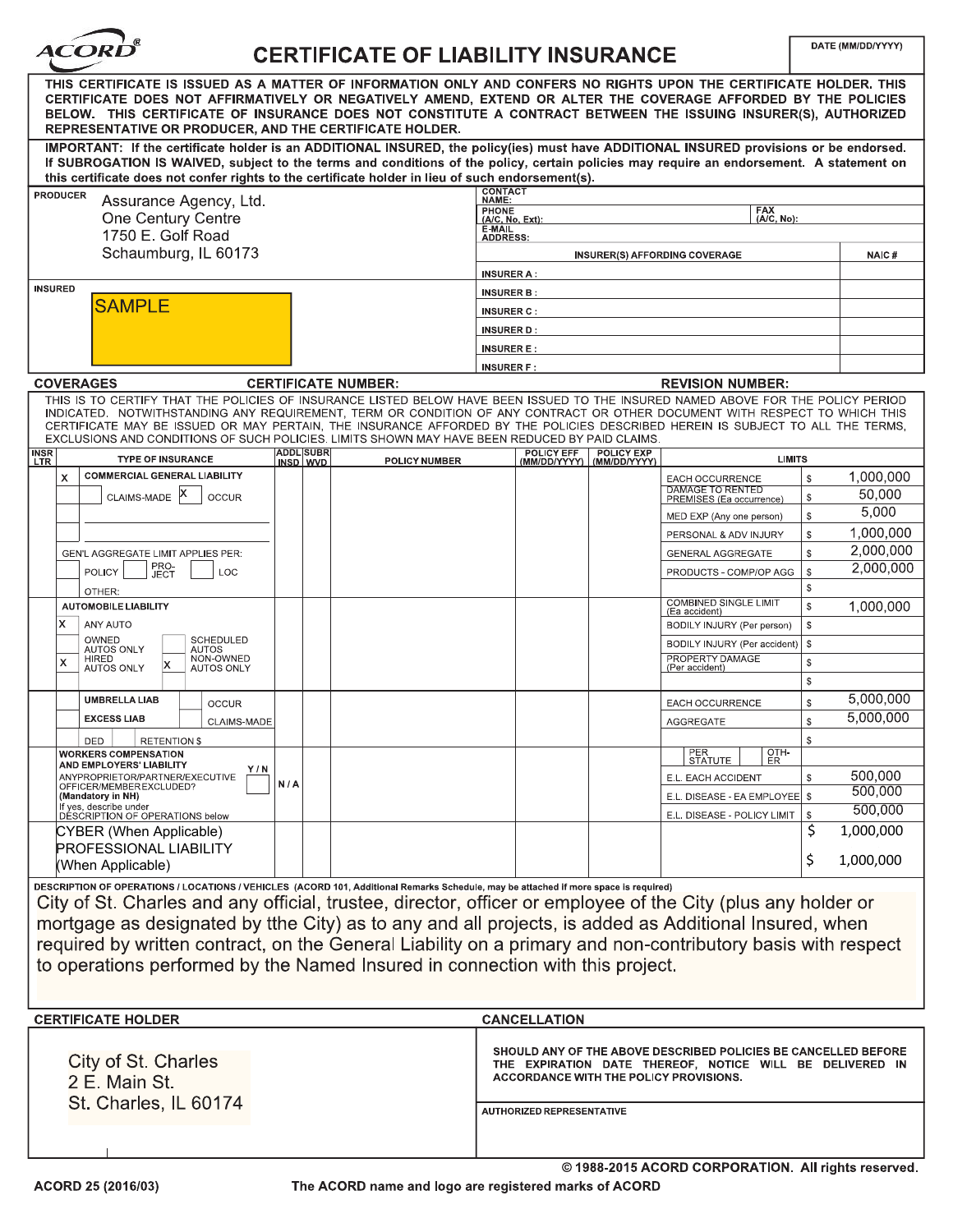

**Illinois Department of Revenue** Office of Local Government Services Sales Tax Exemption Section, 3-520 101 W. Jefferson Street Springfield, IL 62702

217 782-8881

January 2, 2015

CITY OF ST CHARLES DIRECTOR OF FINANCE TWO EAST MAIN ST ST CHARLES IL 60174

Effective January 1, 2015, we have renewed your governmental exemption from payment of the Retailers Occupation Tax, the Service Occupation Tax (both state and local), the Use Tax, and the Service Use Tax, as required by **Hinois law.** 

We have issued the following new tax exemption identification number:

E9996-0680-07 to CITY OF ST CHARLES of ST CHARLES, IL

The terms and conditions governing use of your exemption number remain unchanged.

> Office of Local Government Services Illinois Department of Revenue

**Issued To:** 

Company:

Date Issued:

Project:

Dates Valid:

Christopher A. Minick, Director of Finance

STS-70 (R-2/98) R-492-3524 10-0001268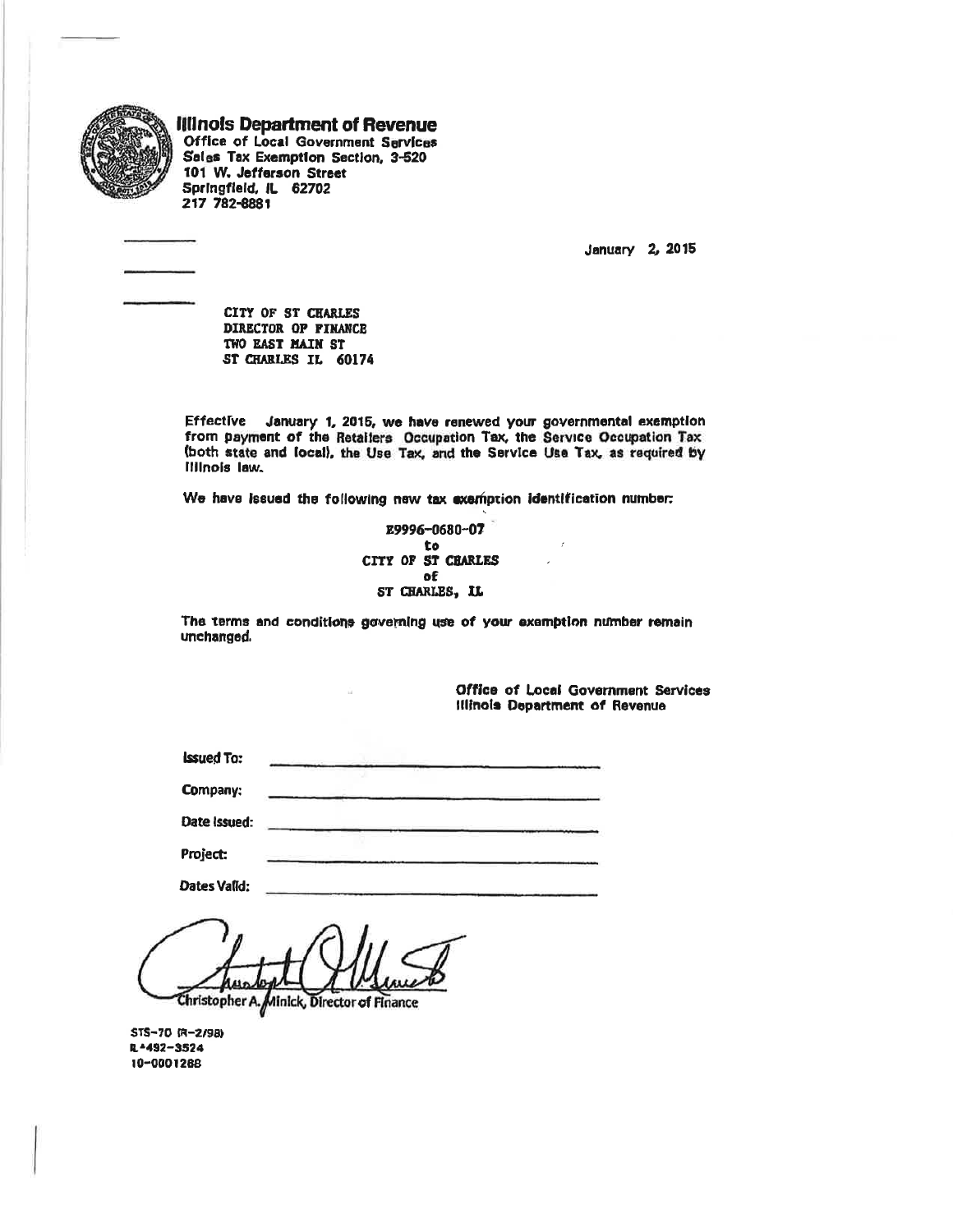#### **SECTION III – SPECIFICATIONS INVITATION TO BID** Brick Paver Maintenance & Restoration

The City of St. Charles has an immediate need for a qualified contractor to perform general maintenance, repairs and restoration work to landscape brick pavers at various public facilities and rights-of-way within the City limits.

#### **SCOPE OF WORK/SPECIFICATIONS:**

All work performed for the City shall meet the highest industry standard. All repair and restoration work shall be level and uniform with the existing pattern, and executed in such a way that the repair is not noticeable to pedestrians utilizing the space.

Work shall consist of removing brick where hazard is apparent, leveling the base, and resecuring the brick in the same location. Existing brick pavers in good condition shall remain in place once leveled and secured. Existing brick pavers in poor condition (broken, cracked, chipped, significant spalling, dramatic weathering) shall be replaced with a new paver (provided by City). Once complete, all paver areas restored shall be consistent with the existing pattern, matching uniformity of other existing pavers, and be locked in securely with polymetric sand.

#### **PRICE:**

The City is seeking hourly rates and material mark-up prices for contractors to perform brick sidewalk and streetscape restorations throughout the downtown business district. The contractor shall furnish a copy of all material invoices with their payment request for the City to verify mark-up rate.

The hourly rate shall include all labor for a two-man crew, vehicles, and non-disposable tools, equipment, and supplies necessary to perform the work. An additional labor rate shall be requested for one additional laborer.

The materials mark-up rate shall be applicable only to materials expended as a result of performing work for this contract.

#### **TERM:**

The contract shall commence May 1, 2018 upon execution of the agreement, and prices shall remain firm through April 30, 2019.

#### **WARRANTY:**

The successful bidder shall warrant all work for a period of one year. If cracks appear, or the surface becomes uneven, or a hazard – as defined by the City – appears within one year of the work, the contractor shall remedy the issue at the contractor's expense.

#### **LOCATION OF WORK:**

The City has identified several areas in need of immediate repair. Other areas may be added to the scope of this contract as landscape defects are identified. The following areas have been identified for immediate repair: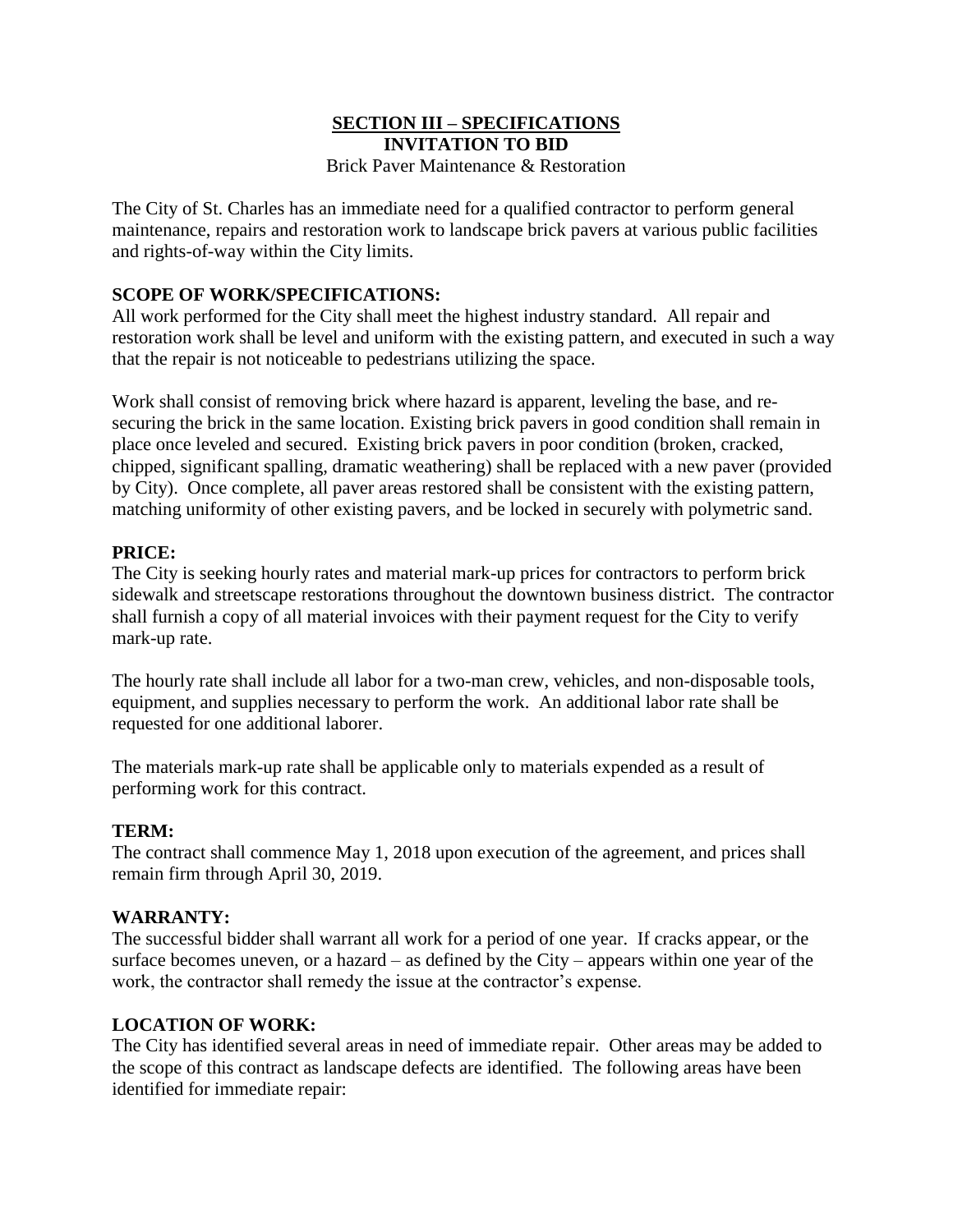- 1. City Hall 2 E. Main Street
- 2. Main Street (Route 64) sidewalks from  $5<sup>th</sup>$  Avenue to  $5<sup>th</sup>$  Street
- 3. First Street sidewalks and cross walks from Main Street to Prairie Street

#### **PREVAILING WAGE:**

Brick work activities are subject to the Illinois Prevailing Wage Act. As such, the contractor is required to pay a prevailing wage and submit certified payroll records to the City with all pay requests. No payment will be processed until such certified payroll records are furnished.

#### **BASIS OF AWARD:**

Basis of award will be placed solely on the Hourly Labor Rate.